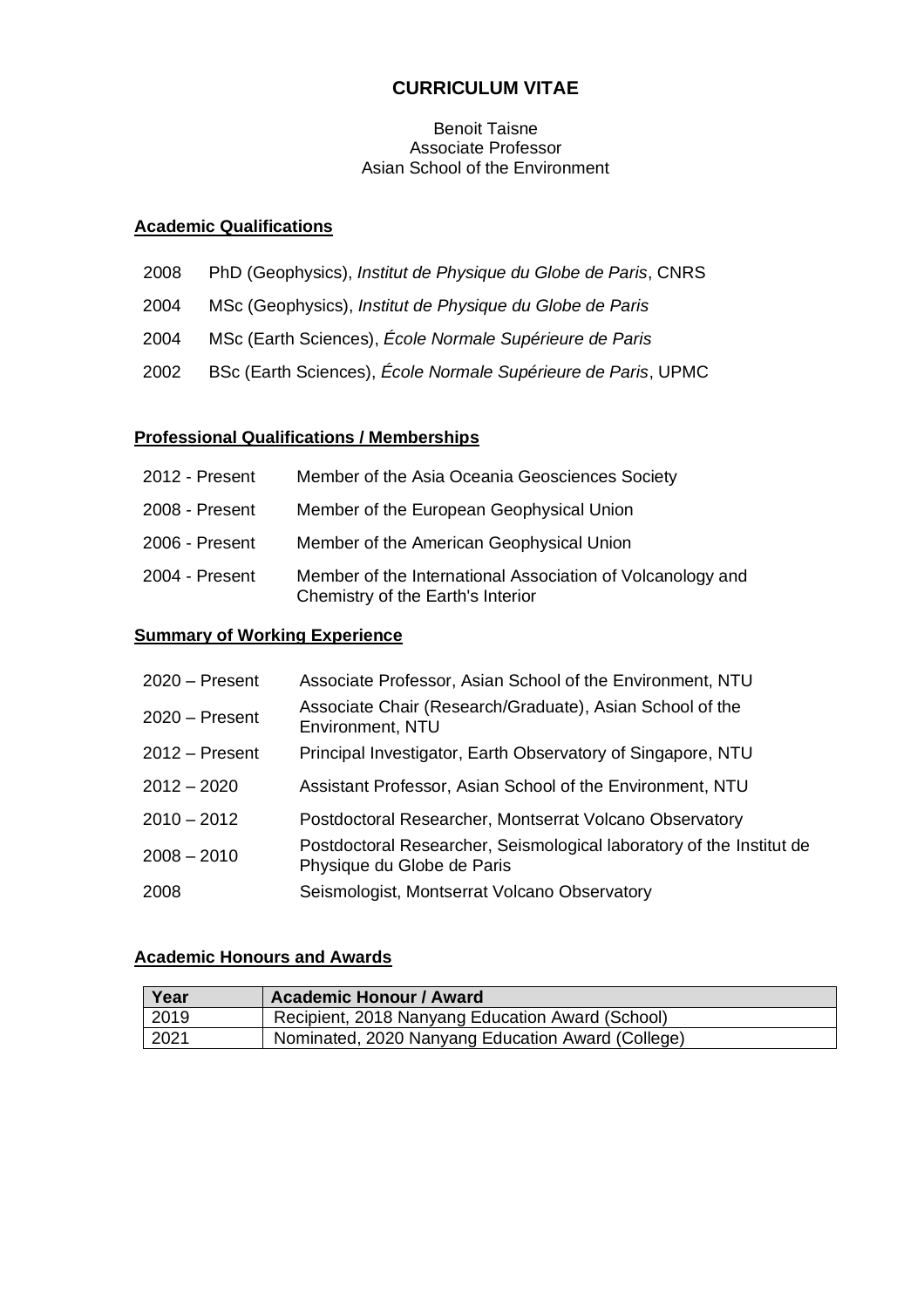### **RESEARCH SUMMARY**

#### **Key Areas of Research**

- Ground-based and remote volcano monitoring.
- Numerical and analogue modelling.
- Early warning systems, local and regional.

## **Public Lecture**

1. Taisne, B. (August 2015), The Sound of Nature's Fury, AOGS, Singapore

### **Keynote Presentations**

- 1. Taisne, B. (June, 2014) New Innovative Approaches for Monitoring Mayon, for the 200th Year Commemoration of the 1814 Plinian Eruption of Mayon, Legazpi, Philippines
- 2. Taisne, B. (August, 2013) Density control on formation of crustal magma storage system, Goldschmidt Conference, Florence, Italy

## **Plenary**

- 1. Taisne, B. (February, 2018), Can you hear me? From source to stakeholders, how can we harvest infrasound signals and what can they offer developing megacities?, AOGS-EGU NatHazards, Taal, Philippines
- 2. Taisne, B. (March 2016), The Sound of Nature's Fury, IPS, Singapore
- 3. Taisne. B. (November, 2014) How volcano seismology unravelled the beauty of the dynamics of magma propagation, ASC, Manila, Philippines

## **Invited Presentations**

- 1. Taisne, B., Perttu, A. (2017), Infrasound's capability to detect and characterise volcanic events, from local to regional scale, EGU General Assembly, Oral, Invited
- 2. Taisne, B. (2014), New Innovative Approaches for Monitoring Mayon, 200th Year Commemoration of the 1814 Plinian Eruption of Mayon, Oral, Invited Keynote
- 3. Taisne, B. (2014), How volcano seismology unravelled the beauty of the dynamics of magma propagation, ASC, Oral, Invited Plenary
- 4. Taisne, B. and Peltier, A. (2014) Toward joint inversion of monitoring data with physical models during unrest periods, Eos Trans. AGU, 95(52), Fall Meet. Suppl., Abstract V34B-06, Oral, Invited
- 5. Taisne, B. (2013) Density control on formation of crustal magma storage system, Goldschmidt, Oral, Invited Keynote
- 6. Taisne, B., Jaupart, C. and Tait, S. (2012), New insights on dyke width and upward velocity, Geophysical Research Abstract, EGU General Assembly, Oral, Invited
- 7. Taisne, B. and Brenguier, F. (2012), Complex dynamics of dyke propagation deduced from seismic monitoring and physical models, Geophysical Research Abstract, EGU General Assembly, Oral, Invited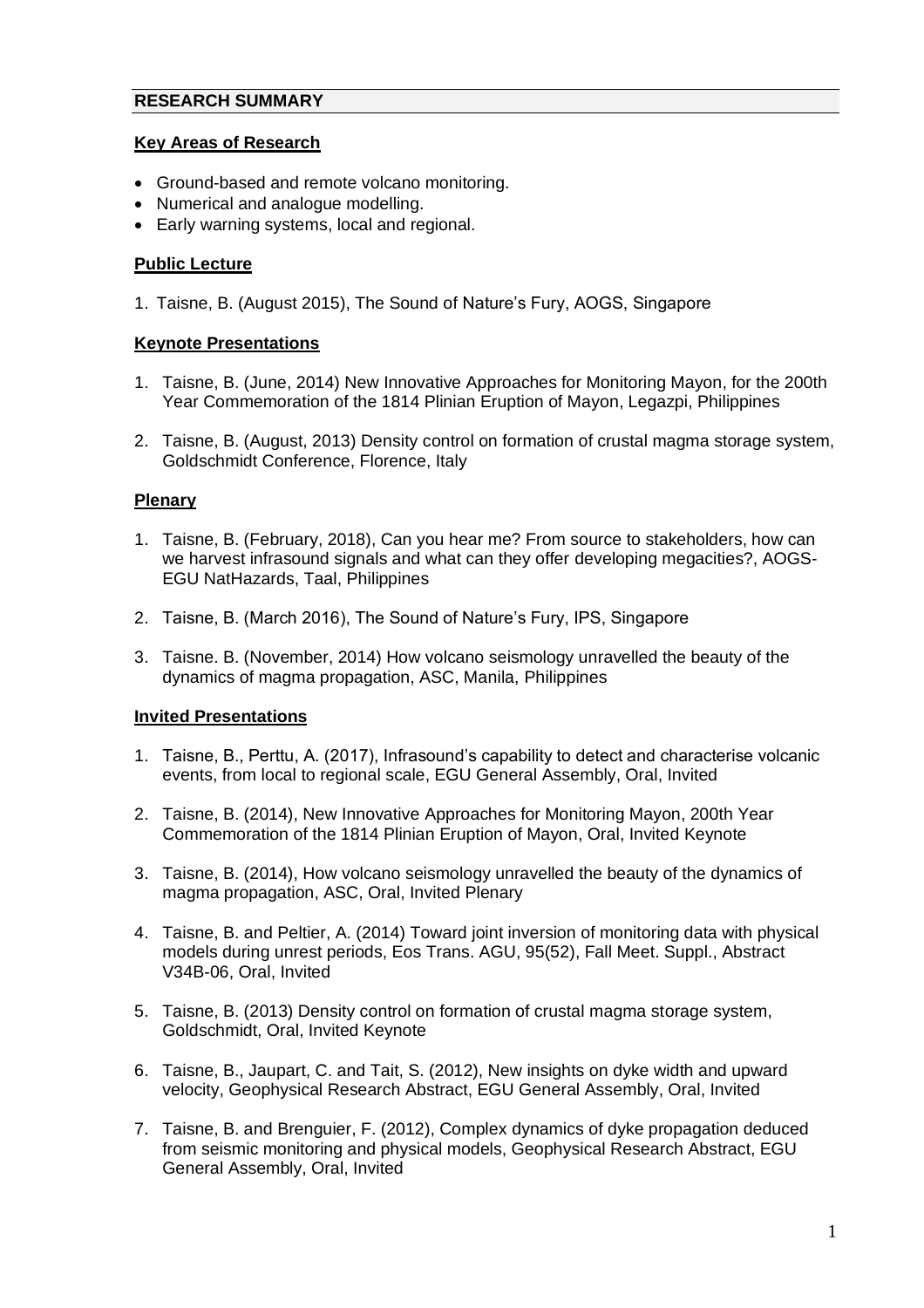- 8. Taisne, B. (2011), Dynamics of a long-lived fissure eruption, Eos Trans. AGU, 92(52), Fall Meet. Suppl., Abstract V32A-08, Oral, Invited
- 9. Taisne, B. (2010), Vagaries of magma ascent at shallow levels: Physical principles and field data analysis, G-COE symposium 2010: Dynamic Earth and Heterogeneous Structure, Tohoku University, Japan, Oral, Invited

#### **Solicited university seminars**

- 1. Taisne, B., Potential for mitigating the impact of explosive volcanic event using remote infrasound for eruption's source parameters characterisation, The Institute of Earth Sciences seminar, The Hebrew University of Jerusalem, January 2021
- 2. Taisne, B., Potential for mitigating the impact of explosive volcanic event using remote infrasound for eruption's source parameters characterisation, Earth Observatory of Singapore, Nanyang Technological University, January 2021
- 3. Taisne, B., Potential for mitigating the impact of explosive volcanic event using remote infrasound for eruption's source parameters characterisation, Institut of Geophysics & Tectonics, School of Earth & Environment, The University of Leeds, March 2021
- 4. Taisne, B., From gelatine to volcanic ash, Institute of Geophysics and Tectonics, University of Leeds, UK, June 2017
- 5. Taisne, B., Dynamics of magma movements using radiated seismic energy, Earthquake Research Institute, University of Tokyo, Japan, March 2013
- 6. Taisne, B., How to stop a propagating dyke? –Imaging magma transport in real time, Earth Observatory of Singapore, Singapore, November 2011
- 7. Taisne, B., The physics of dyke propagation, Centro de Geociencias, UNAM, Campus Juriquilla, Mexico, March 2011
- 8. Taisne, B., Conditions for the Arrest of a Vertical Propagating Dyke, Institute of Geophysics and Tectonics, University of Leeds, England, October 2010
- 9. Taisne, B., Migration du magma et éruption: Analyse des données d'observatoires et modèles dynamiques, Laboratoire de Géologie, École normale supérieure, Paris, France, October 2010
- 10. Taisne, B., The effect of solidification on a propagating dike, National Research Institute for Earth Science and Disaster Prevention, Tsukuba, Japan, July 2010
- 11. Taisne, B., The effect of solidification and stratification on the dynamics of dyke propagation, implication for field data analysis, Earthquake Research Institute, University of Tokyo, Japan, July 2010
- 12. Taisne, B., The effect of freezing and stratification on the dynamics of dyke propagation, Department of Earth Sciences, University of Bristol, England, January 2010
- 13. Taisne, B., Migration du magma et éruption : Analyse des données d'observatoires et modèles dynamiques, Laboratoire de Géophysique Interne et Tectonophysique, Université de Savoie, Chambéry, France, January 2010
- 14. Taisne, B., Vicissitudes de l'ascension des magmas à travers la croûte terrestre, Laboratoire Magmas et Volcans, Université Blaise Pascal, Clermont Ferrand, France, October 2008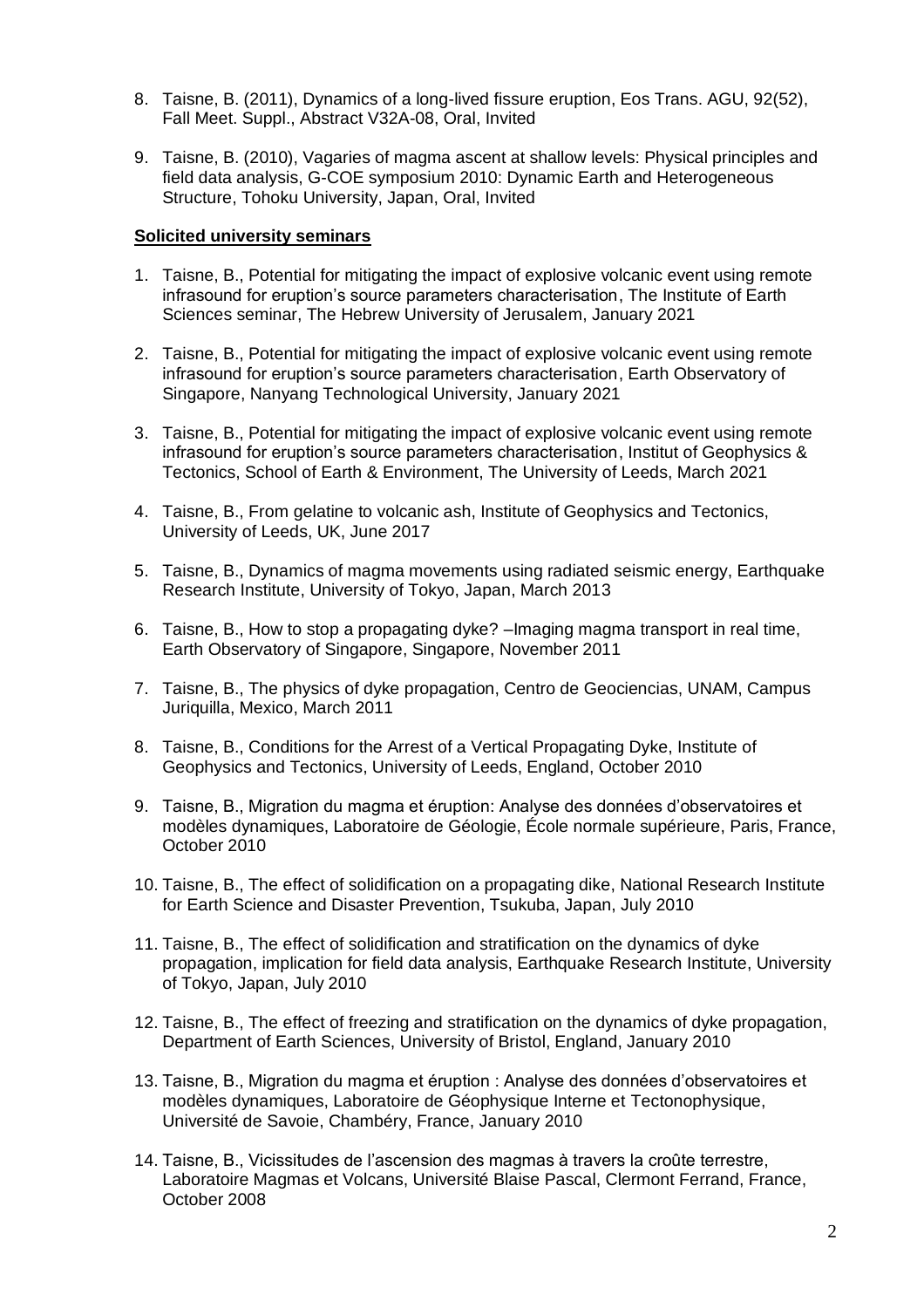15. Taisne, B., Propagation d'un dyke sujet à la solidification : Implications pour l'analyse des données sismiques, Laboratoire de Géophysique Interne et Tectonophysique, Université de Savoie, Chambéry, France, October 2008

#### **Research Funding**

*<For Co-PI grants, or where grants are from larger block grants to NTU, pls indicate both share of grant and total grant amount, e.g. "300,000 (600,000)".>*

#### **External Grants**

| <b>Role</b> | Year                                             | <b>Project Title</b>                                                                                                                                                         | Amount (S\$)                                   | <b>Source of Grant</b>                             |
|-------------|--------------------------------------------------|------------------------------------------------------------------------------------------------------------------------------------------------------------------------------|------------------------------------------------|----------------------------------------------------|
| PI          | Applied<br>(expected<br>outcome in<br>June 2021) | Linking analogue<br>modelling to monitoring<br>and petrology, in order<br>to better<br>understand magmatic<br>processes                                                      | 1,162,182                                      | MOE-Tier2                                          |
| Co-PI       | $2019 -$<br>2022                                 | Evaluating unrest and<br>potential hazards at<br>Changbaishan<br>volcano, China                                                                                              | 240,000 (499,890)                              | NRF-NSFC                                           |
| PI          | $2017 -$<br>2021                                 | <b>Field And Experimental</b><br>Investigation Of<br>Magma Transport And<br>Arrest: The Effects Of<br><b>Discontinuities And</b><br>Heterogeneity In<br><b>Earth's Crust</b> | 422,280                                        | <b>NRF-ISF</b>                                     |
| PI          | $2016 -$<br>2018                                 | Probability of volcanic<br>ash in ASEAN airspace                                                                                                                             | 454,000                                        | <b>Civil Aviation</b><br>Authority of<br>Singapore |
| Co-PI       | $2015 -$<br>2018                                 | Dynamics of large<br>volcano-magmatic<br>systems.                                                                                                                            | 20,000 (334,341)<br>13,161 (220,000 in<br>EUR) | Université<br>Sorbonne Paris<br>Cité               |
| Co-PI       | $2015 -$<br>2017                                 | Causes, processes,<br>and forecasts of<br>eruptions of open-vent<br>volcanoes in SE Asia                                                                                     | 200,000(559,730)                               | MOE AcRF Tier 2                                    |
| PI          | $2012 -$<br>2014                                 | Study on Likelihood of<br>Prolonged Period of<br><b>Volcanic Ash Coverage</b><br>over Singapore and the<br>Singapore Flight<br><b>Information Region</b>                     | 288,000                                        | <b>Civil Aviation</b><br>Authority of<br>Singapore |

## **Internal Grants**

| <b>Role</b> | Year      | <b>Project Title</b>           | Amount (S\$)    | <b>Source of Grant</b> |
|-------------|-----------|--------------------------------|-----------------|------------------------|
| Co-Pl       | $2019 -$  | Detecting and Tracking         | 99,000(198,000) | NTU-ACE                |
|             | 2021      | <b>Volcanic Ash Using</b>      |                 |                        |
|             |           | Social Media Data              |                 |                        |
| Co-PI       | 2018-2019 | <b>Efficient Markov Chain</b>  | 25,000(50,000)  | NTU-CoS                |
|             |           | Monte Carlo Method for         |                 |                        |
|             |           | <b>Volcanic Data Inversion</b> |                 |                        |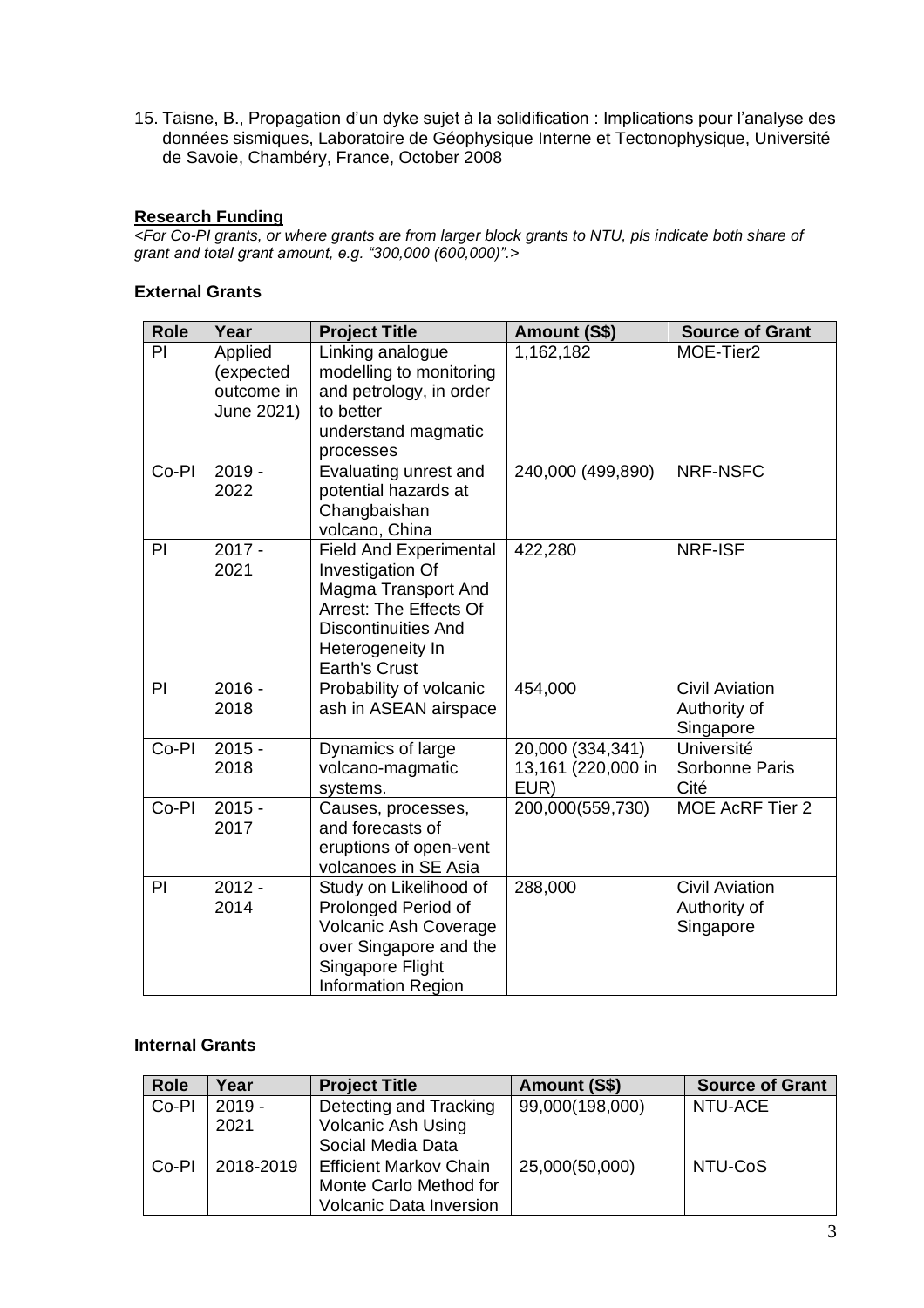| PI | $2017 -$<br>2019                                                       | Dynamics of dyke<br>propagation                                                                                           | 792,223   | MOE/RCE         |
|----|------------------------------------------------------------------------|---------------------------------------------------------------------------------------------------------------------------|-----------|-----------------|
| PI | $2015 -$<br>Improving Infrasound<br>2020<br><b>Event Detection and</b> |                                                                                                                           | 1,673,744 | MOE/RCE         |
|    |                                                                        | Characterization in<br>Southeast Asia                                                                                     |           |                 |
| PI | $2019 -$<br>2020                                                       | Independently<br><b>Triggered Analysis for</b><br><b>Eruption Source</b><br><b>Parameter Retrieval</b><br>from Infrasound | 186,375   | MOE/RCE         |
| PI | $2019 -$<br>2020                                                       | Probability of Disruption<br>to Life in SE Asia due to<br>Long Range Transport<br>of Volcanic Ash                         | 36,954    | MOE/RCE         |
| PI | $2019 -$<br>2022                                                       | A multi-disciplinary<br>integrated approach to<br>natural laboratory<br>volcanoes                                         | 1,545,048 | MOE/RCE         |
| PI | $2016 -$<br>2019                                                       | <b>Real Time Spatial</b><br>Sonification Of Nature's<br><b>Furies Using Infrasound</b>                                    | 50,186    | MOE AcRF Tier 1 |
| PI | $2013 -$<br>2019                                                       | Volcanic eruption:<br>location and<br>characterization using<br>Infrasound                                                | 807,203   | MOE/RCE         |
| PI | $2014 -$<br>2019                                                       | Laboratory volcanoes:<br>Mayon (Philippines),<br>Marapi, Gede and<br>Salak (Indonesia).                                   | 2,289,421 | MOE/RCE         |
| PI | $2013 -$<br>2016                                                       | MUON tomography at<br>Mayon volcano,<br>Philippines. Toward a<br>better understanding of<br>open-vent systems             | 512,769   | MOE/RCE         |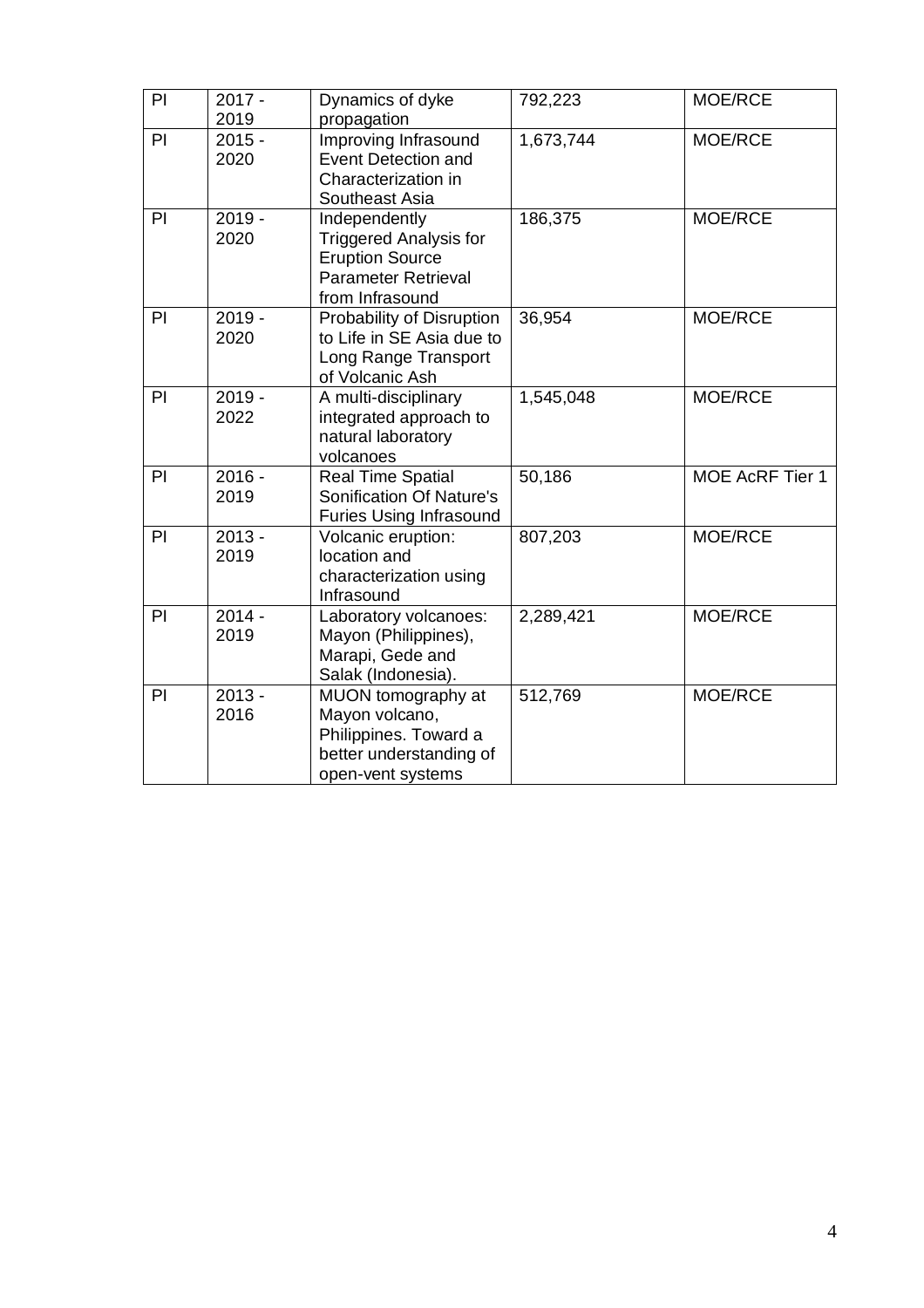## **Citation Summary**

|                        | <b>Citation Count</b>     |                        |         |
|------------------------|---------------------------|------------------------|---------|
| <b>Database</b>        | without<br>self-citations | with<br>self-citations | h-index |
|                        |                           |                        |         |
| Scopus                 | -                         | 835                    | 15      |
| Web of Science (SCI) / |                           | 763                    | 14      |
| publons                |                           |                        |         |
| Google Scholar         |                           | 1034                   |         |

**Publications** *(in chronological order, starting with the most recent)*

Bold Denotes main author

- \*\* Denotes directly supervised research staff, i.e. POs, RAs, RFs, postdocs, etc.
- Denotes PhD students (supervised or co-supervised)
- ## Denotes Tier 1A papers
- # Denotes Tier 1B papers

#### **Journal Papers**

- 1. Arellano, S. et al. (2021) Synoptic analysis of a decade of daily measurements of SO2 emission in the troposphere from volcanoes of the global ground-based Network for Observation of Volcanic and Atmospheric Change. *Earth Syst. Sci. Data*, 13, 1167– 1188. Doi: 10.5194/essd-13-1167-2021 [39 co-authors including PhD student Charlotte **Barrington1**
- 2. \*Nurfiani, D., Wang Xin, Gunawan, H., Triastuty, H., Hidayat, D., Wei, S., Taisne, B., and Bouvet de Maisonneuve, C. (2021) Combining petrology and seismology to unravel the plumbing system of a typical arc volcano: An example from Marapi, West Sumatra, Indonesia. *Geochemistry, Geophysics, Geosystems.* Doi: 10.1029/2020GC009524 ##
- 3. \*Manta, F., Occhipinto, G., Hill, E., \*\*Perttu, A., Assink, J. and Taisne, B. (2021) Correlation between GNSS-TEC and eruption magnitude supports the use of ionospheric sensing to complement volcanic hazard assessment. *J. Geophys. Res.* doi: 10.1029/2020JB020726 ##
- 4. Williams, R., \*\*Perttu, A. and Taisne, B. (2020) Processing of Volcano Infrasound using Film Sound Audio Post Production Techniques to Improve Signal Detection via Array Processing. *Geosci. Lett.* doi: 10.1186/s40562-020-00158-4 #
- 5. \*Pansino, S. and **Taisne, B.** (2020) Shear wave measurements of a gelatine's Young's modulus. *Front. Earth Sci.* doi: 10.3389/feart.2020.00171 #
- 6. \*\*Perttu, A., **Taisne, B.**, De Angelis, S., Assink, J., \*\*Tailpied, D. and Williams, R. (2020) Estimates of plume height from infrasound for regional volcano monitoring. *J. Volcanol. Geoth. Res. doi: 10.1016/j.jvolgeores.2020.106997* ##
- 7. \*\*Perttu, A., Caudron, C., Assink, J.D., Metz, D., \*\*Tailpied, D., Perttu, B., Hibert, C., \*Nurfiani, D., Pilger, C., Muzli, M., Fee, D., Andersen, O.L., **Taisne, B.** (2020) Reconstruction of the 2018 tsunamigenic flank collapse and eruptive activity at Anak Krakatau based on eyewitness reports, seismo-acoustic and satellite observations. *Earth and Planetary Science Letters*. doi: 10.1016/j.epsl.2020.116268 ##
- 8. Pistone, M., Taisne, B. and Dobson, K. (2020) Editorial: Volumes, Timescales, and Frequency of Magmatic Processes in the Earth's Lithosphere. *Front. Earth Sci.* doi:10.3389/feart.2020.00118. #
- 9. \*Manta, F., \*\*Emadzadeh, A. and **Taisne, B.** (2019) New insight into a volcanic system: analogue investigation of bubble-driven deformation in an elastic conduit. *J. Geophys. Res.* doi: 10.1029/2019JB017665.##
- 10. Pilger, C., Gaebler, P., Ceranna, L., Le Pichon, A., Vergoz, J., **\*\***Perttu, A., **\*\***Tailpied, D. and **Taisne, B.** (2019) Infrasound and seismoacoustic signatures of the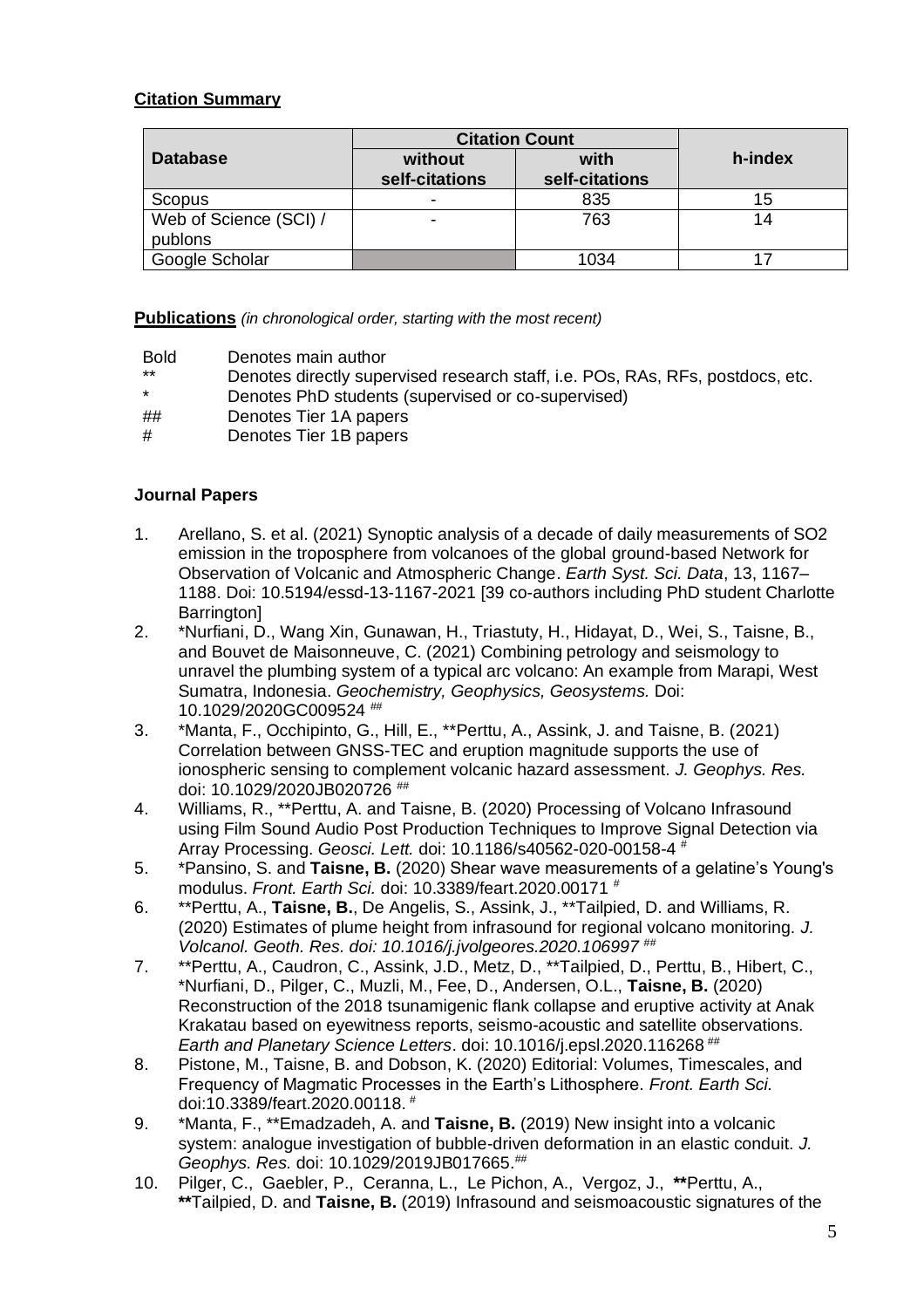28 September 2018 Sulawesi super-shear earthquake. *Nat. Hazards Earth Syst. Sci.*, 19, 2811–2825. doi: 10.5194/nhess-19-2811-2019. ##

- 11. \*Pansino, S., \*\*Emadzadeh, A. and **Taisne, B.** (2019) Dike Channelization and Solidification: Time Scale Controls on the Geometry and Placement of Magma Migration Pathways. *J. Geophys. Res.* doi: 10.1029/2019JB018191.##
- 12. \*\*Tan, C.T., **Taisne, B.**, Neuberg, J. and Basuki, A. (2019) Real-time assessment of potential seismic migration within a monitoring network using Red-flag SARA. J*. Volcanol. Geoth. Res.* doi: 10.1016/j.jvolgeores.2019.07.004. ##
- 13. \*\*Caudron, C., Girona, T., Taisne, B., Suparjan, S., Gunawan, H., Kristianto, K., and Kasbani, K. (2019) Change in seismic attenuation as a long-term precursor of gasdriven eruptions. *Geology* 47 (7): 632-636. doi: 10.1130/G46107.1<sup>##</sup>
- 14. \*Manta, F. and **Taisne, B.** (2019) A Bayesian approach to infer volcanic system parameters, timing, and size of Strombolian events from a single tilt station. *J. Geophys. Res.* doi: 10.1029/2018JB016882.##
- 15. \*Pansino, S. and **Taisne, B.** (2019) How Magmatic Storage Regions Attract and Repel Propagating Dikes. *J. Geophys. Res.* doi: 10.1029/2018JB016311.##
- 16. \*Derrien, A. and **Taisne, B.** (2019) 360 Intrusions in a Miniature Volcano: Birth, Growth, and Evolution of an Analog Edifice. *Front. Earth Sci.*, doi: 10.3389/feart.2019.00019.#
- 17. Theys, N., Hedelt, P., De Smedt, I., Lerot, C., Yu, H., Vlietinck, J., Pedergnana, M., Arellano, S., Galle, B., Fernandez, D., Carlito, C.J.M., \*Barrington, C., Taisne, B., Delgado-Granados, H., Loyola, D. and Van Roozendael, M. (2019) Global monitoring of volcanic SO<sub>2</sub> degassing with unprecedented resolution from TROPOMI onboard Sentinel-5 Precursor. *Sci Rep*; 9(1):2643. doi: 10.1038/s41598-019-39279-y.#
- 18. \*\*Caudron, C., **Taisne, B.**, Neuberg, J., Jolly, A. D., Christenson, B., Lecocq, T., Suparjan, Syahbana, D. and Suantika G. (2018), Anatomy of phreatic eruptions, *Earth, Planets and Space*, 70:168, doi:10.1186/s40623-018-0938-x.#
- 19. Jiao, L., Tapponnier, P., Costa, F., Donzé, F.-V., Scholtès, L., Taisne, B. and Wei, S. (2018) Necking and fracking may explain stationary seismicity and full degassing in volcanic silicic spine extrusion. *Earth Planet. Sci. Lett.* (503), 47-57, doi:10.1016/j.epsl.2018.09.023.##
- 20. Peltier, A., F. Beauducel, N. Villeneuve, V. Ferrazzini, A. Di Muro, A. Aiuppa, A. Derrien, K. Jourde, B. Taisne (2016), Deep fluid transfer evidenced by surface deformation during the 2014-2015 unrest at Piton de la Fournaise volcano, *J. Volcanol. Geoth. Res*., 321, 140-148, doi :10.1016 :j.jvolgeores.2016.04.031.##
- 21. \*\*Caudron, C., **Taisne, B.**, \*\*Perttu, A., Garcés, M., Silber, E. A., Mialle, P. (2016) Infrasound and seismic detections associated with the 7 September 2015 Bangkok fireball. *Geosci. Lett*. 3:26. doi:10.1186/s40562-016-0058-z
- 22. Odbert, H.M., Taisne, B. and Gottsmann, J (2015), Deposit loading and its effect on co-eruptive volcano deformation. *Earth Planet. Sci. Lett*., 413:186-196, doi: 10.1016/j.epsl.2015.01.005.##
- 23. Savage M. K., Ferrazzini, V., Peltier, A., Rivemale, E., Mayor, J., Schmid, A., Brenguier, F., Massin, F., Got, J.-L., Battaglia, J., DiMuro, A., Staudacher, T., Rivet, D., Taisne, B. and Shelley, A. (2015), Seismic anisotropy and its precursory change before eruptions at Piton de la Fournaise volcano, La Réunion, *J. Geophys. Res.*, doi: 10.1002/2014JB011665.##
- 24. Girona, T., Costa, F., Taisne, B., Aggangan, B. J. and Ildefonso S. (2015) Fractal degassing from Erebus and Mayon volcanoes revealed by a new method to monitor H2O emission cycles, J*. Geophys. Res.*, doi: 10.1002/2014JB011797.##
- 25. Hibert, C., Mangeney, A., Polacci, M., Di Muro, A., Vergniolle, S., Ferrazzini, V., Peltier, A., Taisne, B., Burton, M., Dewez, T., Grandjean, G., Dupont, A., Staudacher, T., Brenguier, F., Kowalski, P., Boissier, P., Catherine P. and Lauret F. (2015) Towards continuous quantification of lava extrusion rate: results from the multidisciplinary analysis of the 2 January 2010 eruption of Piton de la Fournaise volcano, La Réunion, *J. Geophys. Res.*, doi: 10.1002/2014JB01176.##
- 26. Douillet, G. A., Taisne, B., Tsang-Hin-Sun, È., Müller, S. K., Kueppers, U., and Dingwell, D. B. (2015) Syn-eruptive, soft-sediment deformation of dilute pyroclastic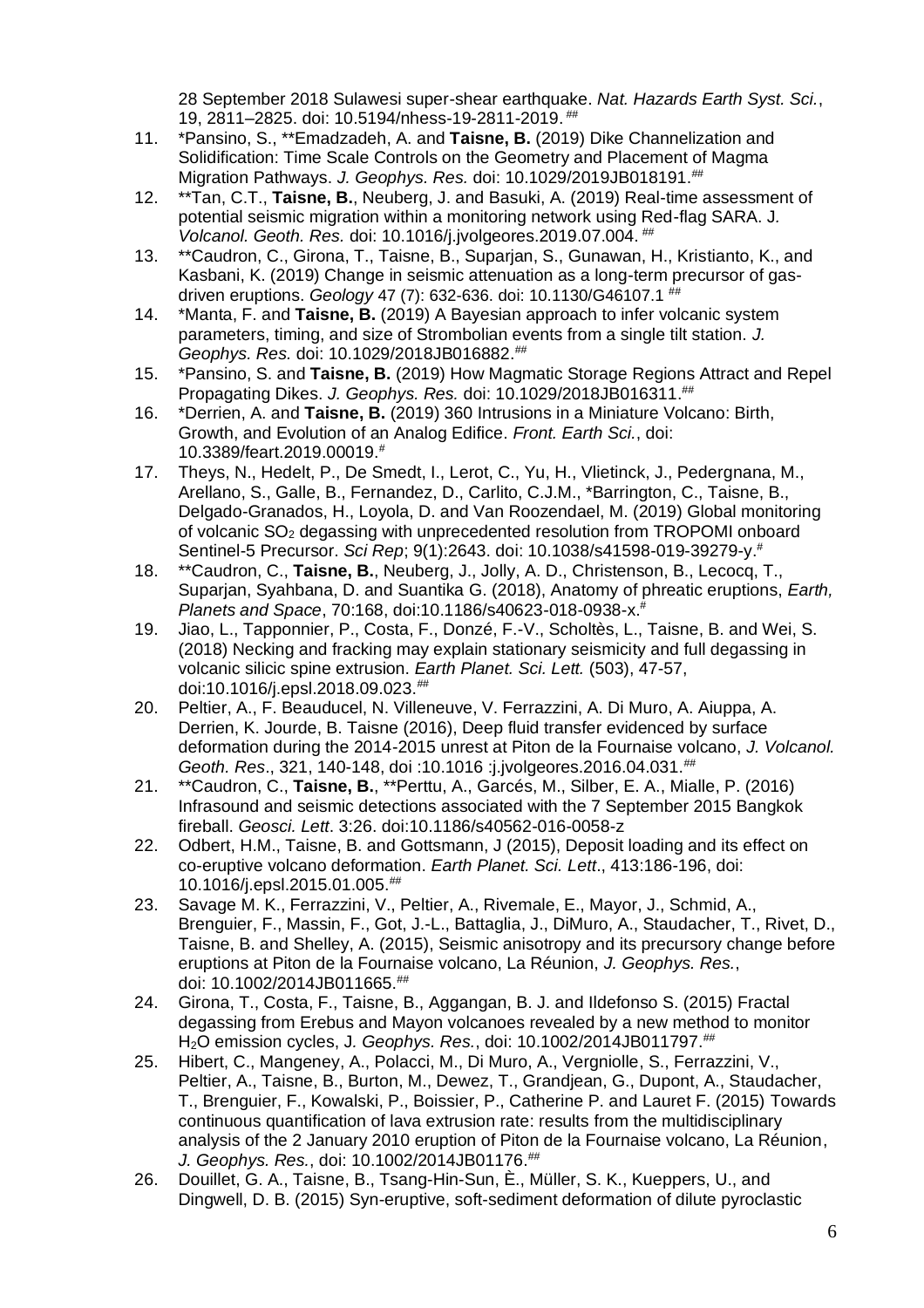density current deposits: triggers from granular shear, dynamic pore pressure, ballistic impacts and shock waves, *Solid Earth Discuss.*, 6, 3261-3302, doi: 10.5194/sed-6- 3261-2014

- 27. \*\*Caudron, C., **Taisne, B.**, Garcés M. and Le Pichon, A. (2015), On the use of remote infrasound and seismic stations to constrain the eruptive sequence and intensity for the 2014 Kelud eruption, *Geophys. Res. Lett.*, 42, doi : 10.1002/2015GL064885.##
- 28. \*\*Caudron, C., **Taisne, B.**, Kugaenko, Y. and Saltykov, V. (2015) Magma migration at the onset of the 2012-13 Tolbachik eruption revealed by Seismic Amplitude Ratio Analyses, J*. Volcanol. Geoth. Res.*, Special issue on Tolbachik 2012-13 eruption, 307, 60-67, doi:10.1016/j.jvolgeores.2015.09.010.##
- 29. Christopher, T., M. Edmonds, B. Taisne, H. Odbert, A. Costa, V. Hards and G. Wadge (2014), Periodic sulphur dioxide degassing from the Soufrière Hills Volcano related to deep magma supply. In: The Role of Volatiles in the Genesis, Evolution and Eruption of Arc Magmas. Eds G. Zellmer and M. Edmonds. *Geological Society of London Special Publication*, 410, DOI : 10.1144/SP410.11
- 30. Girona, T., Costa, F., Newhall, C. and Taisne, B. (2014), On depressurization of volcanic magma reservoirs by passive degassing, *J. Geophys. Res.*, DOI : 10.1002/2014JB011368.##
- 31. Rivaleta, E., Taisne, B., Bunger, A. and Katz, R. (2014), A review of mechanical models of dike propagation: schools of thought, results and future directions, *Tectonophysics*, 638:1-42, doi : 10.1016/j.tecto.2014.10.003.##
- 32. Hetenyi, G., Taisne, B., Garel, F., Médard, É., Bosshard, S. and Mattsson, H. B. (2012), Scales of columnar jointing in igneous rocks: field measurements and controlling factors, *Bull. Volcanol.* 74(2) :457-482, doi : 10.1007/s00445-011-0534-4.#
- 33. Roult, G., Peltier, A., Taisne, B., Staudacher, T., Ferrazzini, F., Di Muro, A. and OVPF Team (2012), A new comprehensive classification of the Piton de la Fournaise activity spanning the 1985-2010 period. Search and analysis of short-term precursors from a broad-band seismological station, *J. Volcanol. Geoth. Res.*, doi : 10.1016/j.jvolgeores.2012.06.012.##
- 34. **Taisne, B.** and Tait, S. (2011), The effect of solidification on a propagating dike, *J. Geophys. Res.*, 116, B01206, doi : 10.1029/2009JB007058.##
- 35. **Taisne, B.**, Tait, S. and Jaupart, C. (2011), Conditions for the arrest of a vertical propagating dyke. *Bull. Volcanol.* 73(2) : 191–204, doi : 10.1007/s00445-010-0440-1. #
- 36. **Taisne, B.** and Jaupart, C. (2011), Magma Expansion and Fragmentation in a Propagating Dyke, *Earth Planet. Sci. Lett.*, 301, 146-152, doi : 10.1016/j.epsl.2010.10.038. ##
- 37. **Taisne, B.**, Brenguier, F., Shapiro, N.M. and Ferrazzini, V. (2011), Imaging the dynamics of magma propagation using radiated seismic intensity, *Geophys. Res. Lett.*, 38, L04304, doi : 10.1029/2010GL046068. ##
- 38. **Taisne, B.** and Tait, S. (2009), Eruption versus intrusion? Arrest of propagation of constant volume, buoyant, liquid-filled cracks in an elastic, brittle host, *J. Geophys. Res.*, 114, B06202, doi : 10.1029/2009JB006297.##
- 39. **Taisne, B.** and Jaupart, C. (2009), Dike Propagation Through Layered Rocks, *J. Geophys. Res.*, 114, B09203, doi : 10.1029/2008JB006228.##
- 40. **Taisne, B.,** and Jaupart, C. (2008), Magma degassing and intermittent lava dome growth, *Geophys. Res. Lett.*, 35, L20310, doi : 10.1029/2008GL035432.##

## **Book Chapters**

- 1. **Taisne B.,** \*\*Perttu A., \*\*Tailpied D., \*\*Caudron C., Simonini L. (2019) Atmospheric Controls on Ground- and Space-Based Remote Detection of Volcanic Ash Injection into the Atmosphere, and Link to Early Warning Systems for Aviation Hazard Mitigation. In: *Le Pichon A., Blanc E., Hauchecorne A. (eds) Infrasound Monitoring for Atmospheric Studies*. Springer, Cham doi:10.1007/978-3-319-75140-5\_34
- 2. Gonnermann, H.M. and Taisne, B. (2015), Magma Transport in Dikes, in *2nd edition of the Encyclopaedia of Volcanoes* doi: 10.1016/B978-0-12-385938-9.00010-9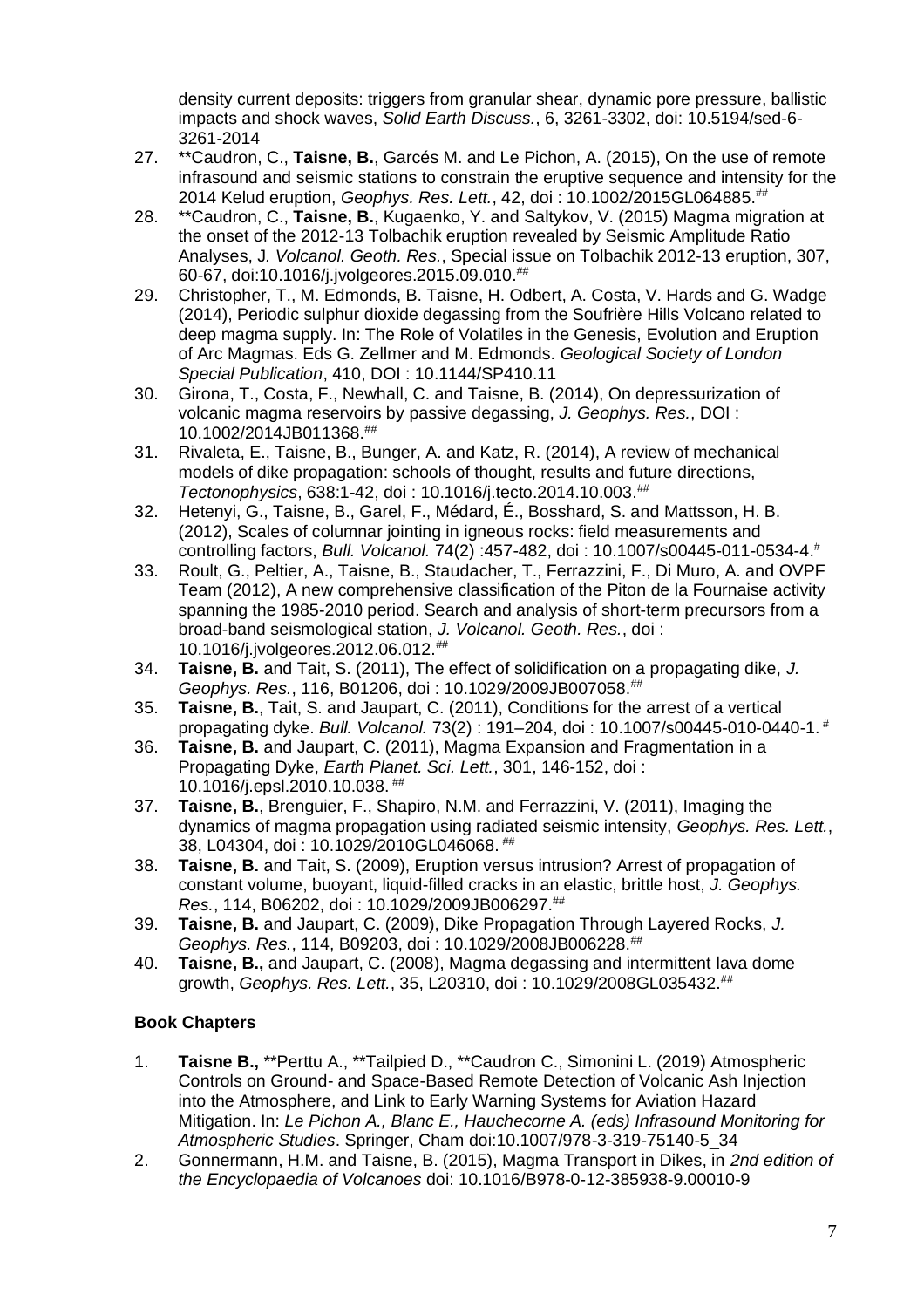3. Tait, S. and Taisne, B. (2013), The dynamics of dike propagation. *In Modeling Volcanic Processes : The Physics and Mathematics of Volcanism* (Edited by Drs Sarah Fagents, Tracy Gregg and Rosaly Lopes), Chapter 3, Cambridge University Press, ISBN : 9780521895439

## **Working Papers / Pipeline**

1. Tailpied, D. et al. (under review) Assessing Uncertainties of Infrasound Network Detection Capabilities: Application to the Euro-Mediterranean and Southeast Asian Region, *GJI*

## **Conference Papers**

- 1. Perttu, A., Taisne, B., Hidayat, D., Kristianto, K., Iguchi, M., Caudron, C., Lube, G. and Gunawan, H. (2020) Wet vs. Dry the Impact of Water on Infrasound Eruption Signals in Crater Lake Volcanoes: April 2020 Anak Krakatau Case Study, Eos Trans. AGU, 101(52), Fall Meet. Suppl., Abstract S006-08, Oral.
- 2. Taisne, B., Perttu, A., Tailpied, D., Jeng Sze Ng, A., Williams, R. and Whilldin, D. (2020) Step-by-Step... Getting Remote Infrasound Into Real-Time Estimate of Eruption Dynamics, Eos Trans. AGU, 101(52), Fall Meet. Suppl., Abstract V029-06, Oral.
- 3. Pansino, S., Emadzadeh, A., Taisne, B., Kamhaji, L. and Agnon, A. (2020) Let it flow: forensic analysis of crystals and field observations to retrieve dynamic of empanelment, Eos Trans. AGU, 101(52), Fall Meet. Suppl., Abstract V025-06, Oral.
- 4. Perttu, A., Caudron, C., Assink, J., Metz, D., Taisne, B., Tailpied, D., Perttu, B., Hibert, C., Fee, D., Nurfiani, D., Pilger, C., Muzli, M. and Andersen, Ö. (2019) Reconstruction of the December 2018 Anak Krakatau Eruptive Activity Based on Eyewitness Reports, and Remote Seismo-acoustic and Satellite Observations, Eos Trans. AGU, 100(52), Fall Meet. Suppl., Abstract V44B-07, Oral.
- 5. Tailpied, D., Perttu, A. and Taisne, B. (2019) Elaborating an early warning prototype to better monitor volcanic eruptions in SEA overcoming ubiquitous difficulties of the region, Eos Trans. AGU, 100(52), Fall Meet. Suppl., Abstract V51K-0253, Poster.
- 6. Manta, F., Occhipinto, G., Hill, E., Perttu, A., Assink, J. and Taisne, B. (2019) Correlation between GNSS-TEC and eruption magnitude supports the use of ionospheric sensing to complement volcanic hazard assessment, Eos Trans. AGU, 100(52), Fall Meet. Suppl., Abstract V51K-0250, Poster.
- 7. Perttu, A., Taisne, B. (2019) Volcano Infrasound Beyond Eruption Counts: Source Parameter Calculation in Research and Operations: IASPEI/IAVCEI Inter-Association Commission on "Volcano Seismology & Acoustics" Workshop, Poster
- 8. Tan, C. T., Taisne, B., Sevilla, W.I.G., Clarito, C.J.M, Luo, Y., Chardot, L., Caudron, C. (2019) Mining continuous seismic waveform to quantify our ability to see significant changes in a volcanic system, AOGS Annual Meeting, Poster
- 9. Luo, Y., Taisne, B. and Tan, C. T. (2019) Evaluate the Influence of Instrumental Bias on Single Analysis Based on Network Geometry, AOGS Annual Meeting, Poster
- 10. Nurfiani, D., Wang X., Kristianto, K., Triastuty, H., Hidayat, D., Wei, S., Taisne, B. and Bouvet de Maisonneuve, C. (2019) Combining petrologic and seismic studies to constrain magma storage conditions beneath Marapi volcano, West Sumatra, Indonesia, AOGS Annual Meeting, Poster
- 11. Perttu, A., Taisne, B., Luo, Y., Clarito, C.J.M., Sevilla, W.I.G. (2019) Near Real Time Estimation of Plume Height for the Mayon 2018 Eruption from Infrasound, AOGS Annual Meeting, Oral
- 12. Pansino, S., Emadzadeh, A. and Taisne, B. (2019). Time makes a difference: Time interval controls on magma migration geometry, AOGS Annual Meeting, Oral
- 13. Tailpied, D., Taisne, B. and Perttu A. (2019) Status of ash clouds detectability using long-range infrasound in Southeast Asia, AOGS Annual Meeting, Oral.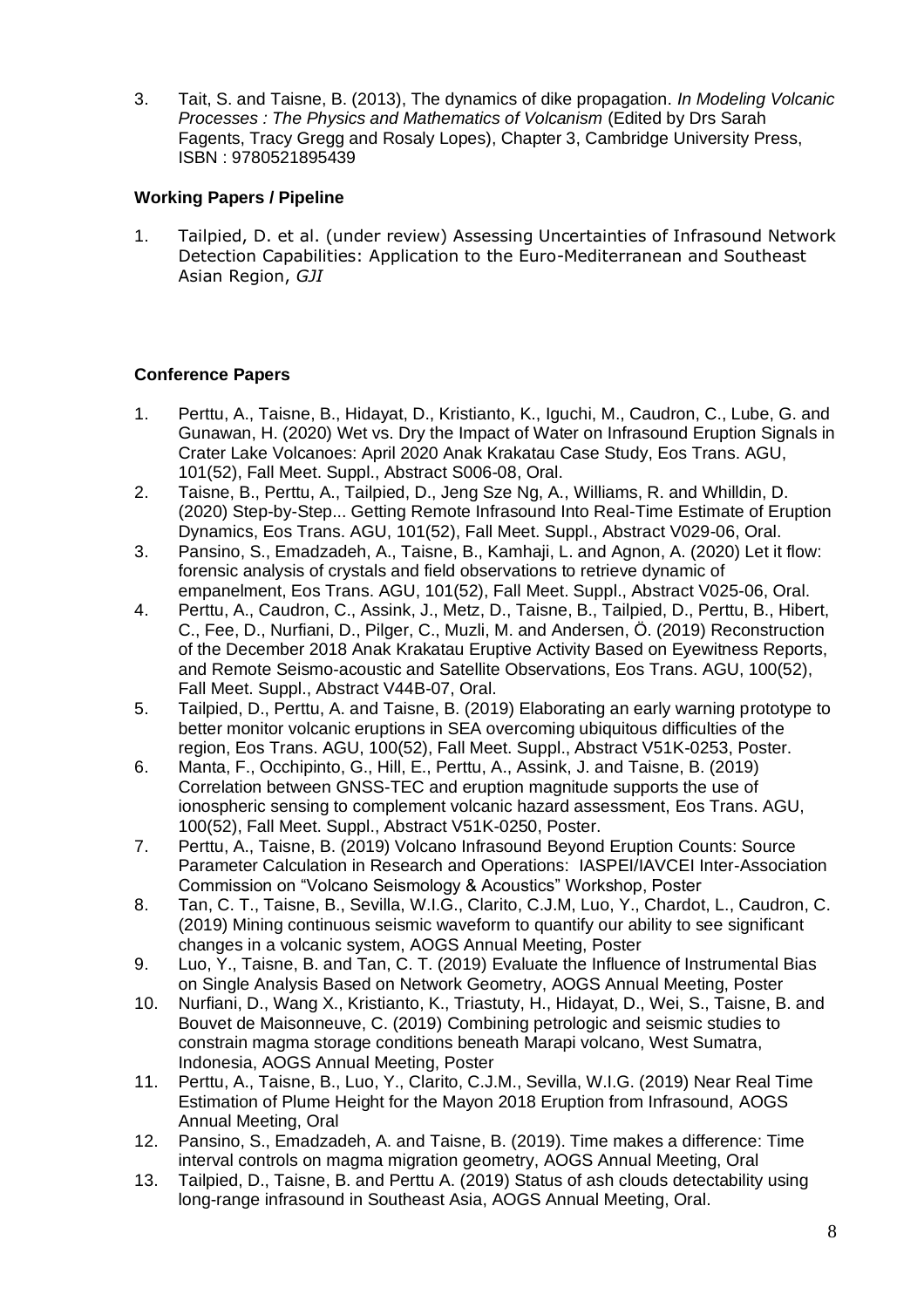- 14. Whilldin, D., Perttu, A. and Taisne, B. (2019) Deployment of Seismo Wave MB3d at Nanyang Technological University, Science and Technology Conference, CTBTO.
- 15. Emadzadeh, A., Pansino, S., Manta, F. and Taisne, B. (2019) Twinkle, sparkle and follow the flow: conduit and dyke flow dynamics from PIV and PTV, Geophysical Research Abstract, EGU General Assembly, Oral
- 16. Perttu, A., Tailpied, D. and Taisne, B. (2019) Forensic Analysis of Infrasound Signals from the 2018 Palu Earthquake, Indonesia, Geophysical Research Abstract, EGU General Assembly, Oral
- 17. Pilger, C., Gaebler, P., Ceranna, L., Le Pichon, A., Vergoz, J., Perttu, A., Tailpied, D. and Taisne, B. (2019) Infrasound observations and source mechanisms of the September 28th 2018 Sulawesi earthquake, Geophysical Research Abstract, EGU General Assembly, Poster
- 18. Hidayat, D., Basuki, A., Nurrokhman, N., Kristianto, K., Taisne, B., Chardot, L. and Tan, C.T. (2019) Volcanic structure under Gede, West Java, Indonesia, results from three-dimensional local earthquake tomography and small long-period earthquake analysis, Geophysical Research Abstract, EGU General Assembly, Poster
- 19. Pansino, S., Taisne, B. and Emadzadeh, A. (2018) Dike pathway evolution with time scale, Eos Trans. AGU, 99(52), Fall Meet. Suppl., Abstract V43H-0229, Poster
- 20. Taisne, B., Perttu, A., Tailpied, D., Luo, Y and Whilldin, D. (2018) Atmospheric Control on the Infrasound Observations from the September 28th 2018 Mw 7.5 Sulawesi Indonesian Earthquake and Tsunami, Eos Trans. AGU, 99(52), Fall Meet. Suppl., Abstract NH23F-3558, Poster
- 21. Taisne, B., Tailpied, D. and Perttu, A. (2018) Assessing SE Asian's Regional Infrasound Network Capability to Generate Actionable Products for Volcanic Events, Eos Trans. AGU, 99(52), Fall Meet. Suppl., Abstract V13D-0119, Poster
- 22. Manta, F. and Taisne, B. (2018) Linking surface deformation with gas regime variation: a new modeling approach, Eos Trans. AGU, 99(52), Fall Meet. Suppl., Abstract V23E-0121, Poster
- 23. Taisne, B., Perttu, A., Beguin, X., Jenkins, S., Whelley, P., Chong, W. M., Chua, R. and Aw Yong, C. (2018) Tool for short- and long-term planning for impacts of ash on airport operation and flights in South East Asia, CoV10, Oral
- 24. Nurfiani, D., Xin, W., Kristianto, K., Triastuty,H., Hidayat, D., Wei, S., Taisne, B. and Bouvet de Maisonneuve, C. (2018) Combining petrologic and seismic studies to constrain magma storage conditions beneath Marapi volcano, West Sumatra, Indonesia, CoV10, Poster
- 25. Tailpied, D., Taisne, B. and Perttu, A. (2018) Optimizing detection capabilities of remote infrasound network in Southeast Asia in a context of timely automated volcano early warning, CoV10, Poster
- 26. Pansino, S. and Taisne, B. (2018) Storage region controls on dike propagation and the location of future eruptions, CoV10, Poster
- 27. Derrien, A., Taisne, B., Peltier, A. and Villeneuve, N. (2018) Automated growing of miniature volcanoes in lab: new opportunities for observing long-term trends on basaltic oceanic islands volcanoes, CoV10, Oral
- 28. Caudron, C., Girona, T., Aoki, Y., Lecocq, T., Taisne, B., De Plaen, R., Terakawa, T. and Suparjan, S. (2018) Towards forecasting gas-driven eruptions using continuous seismic recordings, CoV10, Oral
- 29. Perttu, A., Taisne, B.,Tailpied, D., Whilldin, D., Hidayat, D., Basuki, D., Kristianto, A. and Triastuty, H. (2018) Towards remote estimation of volcanic plume source parameters from regional infrasound arrays, CoV10, Oral
- 30. Tan, C.T. and Taisne, B. (2018) Real-time analysis for rapid assessment of driving forces associated with seismic swarms, CoV10, Poster
- 31. Tailpied, D., Taisne, B. and Perttu, A. (2018) Remote monitoring of eruptive events in SE Asia: Detection capability of SE Asia infrasound network in terms of minimum plume height, Geophysical Research Abstract, EGU General Assembly, Oral
- 32. Taisne, B. and Tan, C.T. (2018) Red-flag! Automated detection of migrating seismicity leading to intrusive or eruptive events, Geophysical Research Abstract, EGU General Assembly, Oral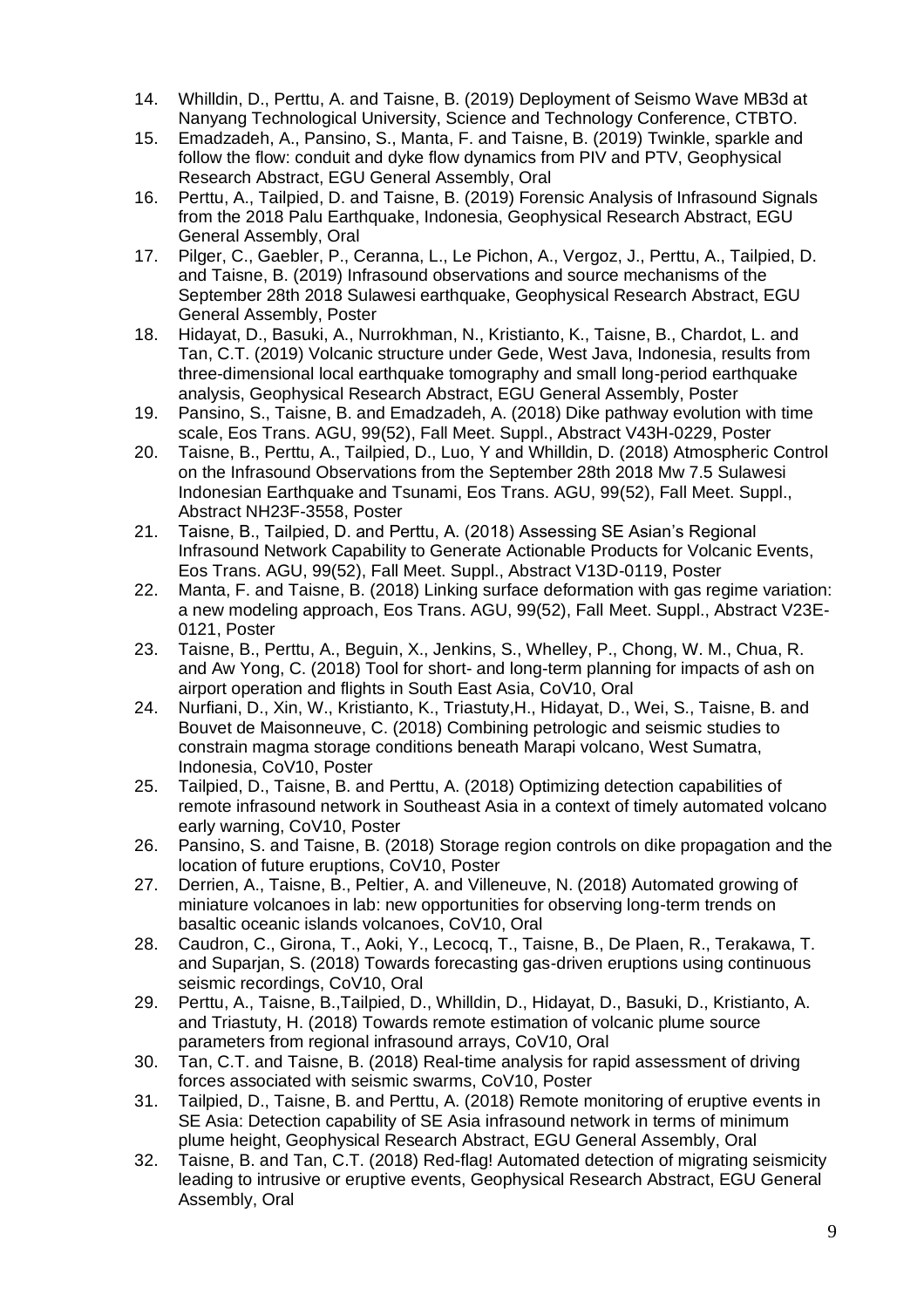- 33. Williams, R., Perttu, A. and Taisne, B. (2018) Processing of volcano infrasound using film sound audio post production techniques to improve signal detection via array processing, Geophysical Research Abstract, EGU General Assembly, Pico
- 34. Perttu, A., Taisne, B. and Williams, R. (2018) Quantifying detection capability of a regional infrasound network using a combination of film sound techniques and array processing, Geophysical Research Abstract, EGU General Assembly, Pico
- 35. Taisne, B.(2018), Can You Hear Me? From Source To Stakeholders, How Can We Harvest Infrasound Signals And What Can They Offer Developing Megacities?, AOGS-EGU NatHazards, Plenary
- 36. Taisne, B., Perttu, A., Whelley, P. and Chong, W.M. (2018), Ash in the Air! When? Where? and How to Travel Safely in South East Asia, AOGS-EGU NatHazards, Oral
- 37. Manta, F., Pansino, S. and Taisne, B. (2017), Linking surface deformation and degassing activity: Constraints from analogue experiments, AOGS Annual Meeting, Poster
- 38. Perttu, A., Taisne, B., and Tailpied, D., (2017), Developing Plume Early Warning for Southeast Asia with Infrasound, AOGS Annual Meeting, poster
- 39. Chardot, L., and Taisne, B., (2017), Eruption forecasting when migrating seismicity: what does the Material Failure Forecast Method tell us?, AOGS Annual Meeting, Oral
- 40. Tan, C.T., Taisne, B., and Neuberg, J. (2017), Magma On The Move! Monitoring Magma Migration Using Synthetic Seismic Amplitude Ratio Analysis, AOGS Annual Meeting, Poster
- 41. Pansino, S., Taisne, B, and Manta, F. (2017), When Uncertainties Leads to Certainties: Benchmarking Geodetic Inversion Using Analogue Models, AOGS Annual Meeting, Poster
- 42. Tay, C., Manta, F., Pansino, S. and Taisne, B. (2017), From Analogue Modelling to Volcanic Monitoring Network Design, AOGS Annual Meeting, Poster
- 43. Tan, D., Manta, F. and Taisne, B. (2017), Mining Web-Cameras Archived for Volcano Deformation Signals, AOGS Annual Meeting, Poster
- 44. Koh, T., Perttu, A., Taisne B., Cong, G., Chin, J. Y., (2017), Mining Social Media Feeds for Natural Hazard Early Warning and Mapping, AOGS Annual Meeting, Poster
- 45. Nurfiani, D., Foster A., Wang, X., Gunawann, H., Hidayat, D., Wei, S., Taisne, B. and Bouvet de Maisonneuve, C. (2017), Combining Petrologic and Seismic Studies to Constrain Magma Storage Conditions Beneath Marapi Volcano, West Sumatra, Indonesia, AOGS Annual Meeting, Poster
- 46. Ang, P. S., Perttu, A. and Taisne B. (2017), Assessing the Detection Capabilities of Singapore's Infrasound System, AOGS Annual Meeting, Poster
- 47. Yeo, S. H., Pansino S. and Taisne B. (2017), From Qualitative to Quantitative Stress Field Characterisation in Analogue Modelling, AOGS Annual Meeting, Poster
- 48. Manta, F. and Taisne, B. (2017), Open window into an Open system: a Bayesian approach for model validation, IAVCEI Scientific Assembly, Portland USA, poster
- 49. Perttu, A., Taisne, B., and Tailpied, D., 2017, Regional Infrasound Detection Capability for Southeast Asian Volcanoes, IAVCEI Scientific Assembly, Portland USA, poster
- 50. Chardot, L., and Taisne, B., (2017), Testing an alternative model to explain results from the Material Failure Forecast Method, IAVCEI Scientific Assembly, Portland USA, Oral
- 51. Tan, C.T., Taisne, B., and Neuberg, J. (2017), Magma On The Move! Monitoring Magma Migration Using Synthetic Seismic Amplitude Ratio Analysis, IAVCEI Scientific Assembly, Portland USA, Poster
- 52. Tailpied, D., Taisne, B. and Perttu, A. (2017), Listening for volcanoes in SE ASIA : regional detection capability for infrasound using realistic atmospheric specifications, IAVCEI Scientific Assembly, Portland USA, Poster
- 53. Pansino, S. and Taisne, B. (2017), Communicating through stress, in the intimacy of a dynamic magmatic system, IAVCEI Scientific Assembly, Portland USA, Poster
- 54. Taisne, B., Perttu, A., Whelley, P., Chong, W.M. (2017) Ash in the air! From morphological study to weather variability, which region is the most likely to impact your next trip?, IAVCEI Scientific Assembly, Portland USA, Oral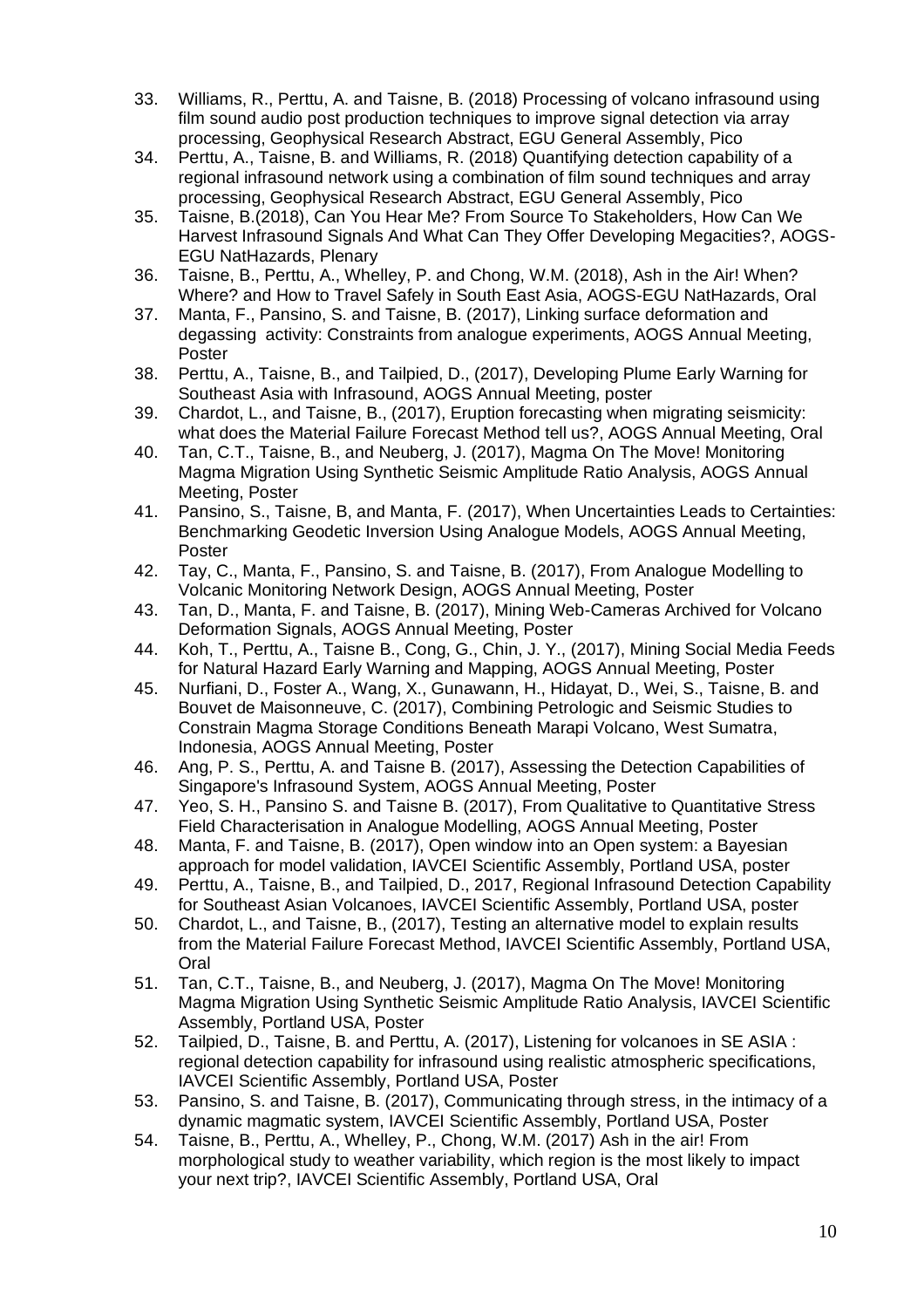- 55. Manta, F. and Taisne, B. (2017), Looking into Vulcanian eruption through new analogue experiments and associated deformation patterns, Eos Trans. AGU, 98(52), Fall Meet. Suppl., Abstract V34C-07, Oral
- 56. Perttu, A., Williams, R., Taisne, B., and Tailpied, D, (2017), Sound Is Sound: Film Sound Techniques and Infrasound Data Array Processing, Eos Trans. AGU, 98(52), Fall Meet. Suppl., Abstract S51B-0602, Poster
- 57. Tailpied, D., Taisne, B. and Perttu, A. (2017), On a better assessment of infrasound network detection capabilities in Southeast Asia, Eos Trans. AGU, 98(52), Fall Meet. Suppl., Abstract 298783, Oral
- 58. Pansino, S. and Taisne, B. (2017), Under-Pressured and Avoiding Interaction: How Magmatic Storage Regions Can Deflect Dikes, Eos Trans. AGU, 98(52), Fall Meet. Suppl., Abstract V31C-0520, Poster
- 59. Taisne, B, Pansino, S., Manta, F. and Tay, C. (2017), I had a dream… Continuous InSAR measurement and transparent earth, the beauty of analogue modeling to assess direct model uncertainties, Eos Trans. AGU, 98(52), Fall Meet. Suppl., Abstract V23A-0466, Poster
- 60. Taisne, B. and Perttu, A. (2017), Infrasound's capability to detect and characterise volcanic events, from local to regional scale, EGU General Assembly, Oral, Invited
- 61. Perttu, A., Taisne, B. and Garcés, M. (2016), Infrasound Detection Capability in Southeast Asia, Eos Trans. AGU, 97(52), Fall Meet. Suppl., Abstract S11C-2465, Poster
- 62. Perttu, A. and Taisne, B. (2016), Visualizing the deep end of sound: plotting multiparameter results from infrasound data analysis, Eos Trans. AGU, 97(52), Fall Meet. Suppl., Abstract PA51A-2250, Poster
- 63. Taisne, B., et al. (2016), Seismic and infrasound observations of recent explosive events at Marapi Volcano in Western Sumatra, Eos Trans. AGU, 97(52), Fall Meet. Suppl., Abstract S13D-03, Oral
- 64. Hidayat, D., et al. (2016), Swarms of small earthquakes on Marapi Volcano, West Sumatra, Indonesia: are these precursors to explosion event?, Eos Trans. AGU, 97(52), Fall Meet. Suppl., Abstract V43A-3138, Poster
- 65. Ngemaes, M., Taisne, B. and co. (2016), Acoustic surveillance of hazardous volcanic eruptions (ASHE) in Asia, Acoustical Society of America, Oral
- 66. Taisne, B., Perttu, A. and Garcés, M. (2016), Past, present, and future infrasound volcanic's explosion detection capability in Southeast Asia, Acoustical Society of America, Oral
- 67. Heptinstall, D., Bouvet de Maisonneuve, C., Neuberg, J., Taisne, B. and Collinson A. (2016), Incorporation of cooling-induced crystallization into a 2-dimensional axisymmetric conduit heat flow model, Geophysical Research Abstract, EGU General Assembly, Oral
- 68. Hibert, C., et al., (2016), Toward continuous quantification of lava extrusion rate: Results from the multidisciplinary analysis of the 2 January 2010 eruption of Piton de la Fournaise volcano, La Réunion., Geophysical Research Abstract, EGU General Assembly, Oral
- 69. Manta, F., Hill, E., Occhipinti, G., Feng, L. and Taisne, B. (2016), Did the Mentawai 2010 earthquake produce an ionospheric tsunami that would have helped identify it as a rare tsunami earthquake?, Geophysical Research Abstract, EGU General Assembly, Poster
- 70. Perttu, A., Taisne, B., Caudron, C., Garces, M., Avila Encillo, J. and Ildefonso, S. (2016), Station characteristics of the Singapore Infrasound Array, Geophysical Research Abstract, EGU General Assembly, Poster
- 71. Taisne, B., Caudron, C., Kugaenko, Y. and Saltykov, V. (2015), Magma migration at the onset of the 2012-13 Tolbachik eruption revealed by Seismic Amplitude Ratio Analyses, Eos Trans. AGU, 96(52), Fall Meet. Suppl., Abstract V43B-3142, Poster
- 72. Pansino, S. and Taisne, B. (2015), Can a dike" feel" a free surface?, Eos Trans. AGU, 96(52), Fall Meet. Suppl., Abstract V43B-3109, Poster
- 73. Garces, M., et al. (2015), Acoustic Surveillance of Hazardous Eruptions (ASHE) in Asia, Eos Trans. AGU, 96(52), Fall Meet. Suppl., Abstract PA43C-2200, Poster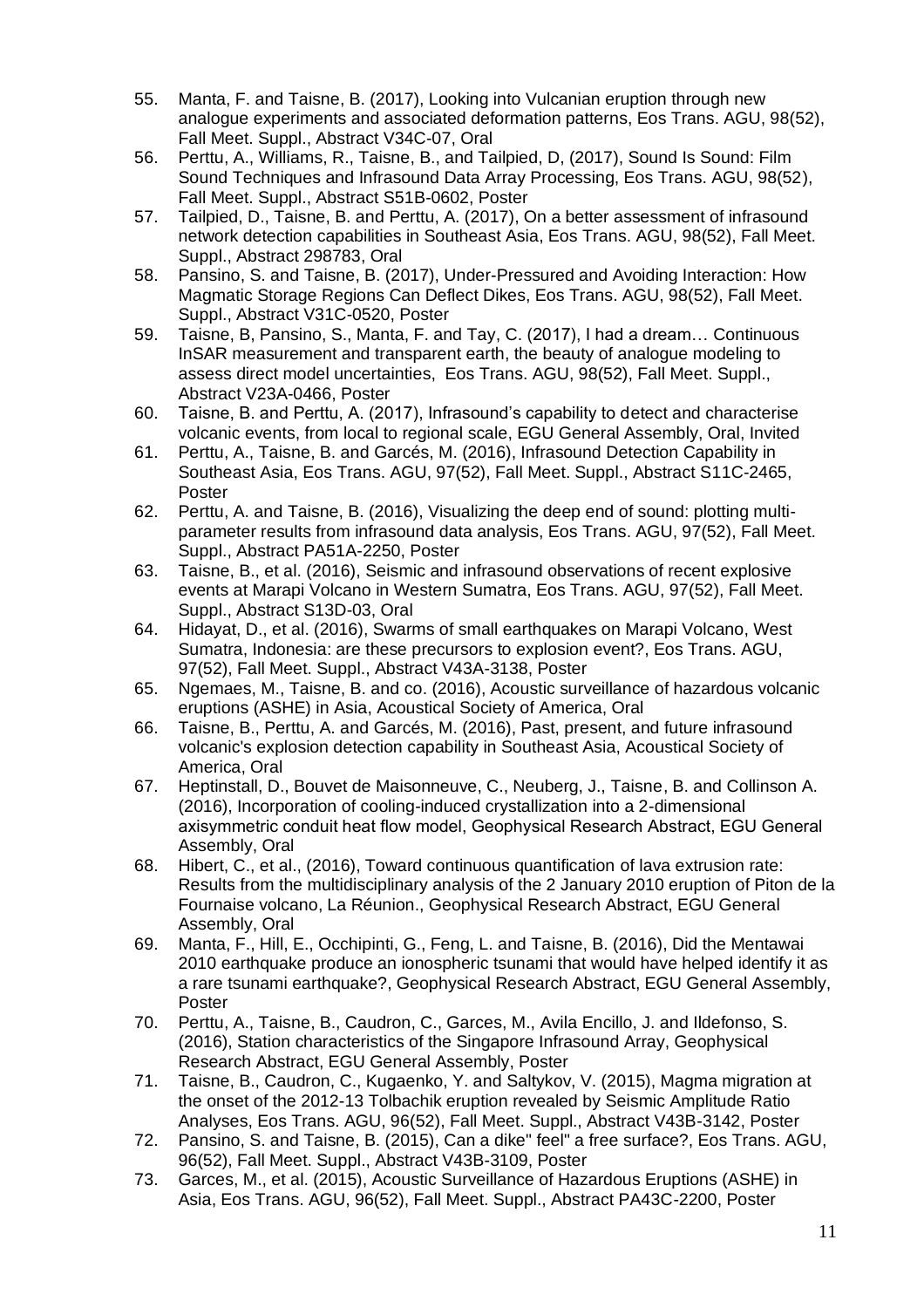- 74. Caudron, C., et al. (2015), On the use of remote infrasound and seismic stations to constrain the eruptive sequence and intensity for the 2014 Kelud eruption, Eos Trans. AGU, 96(52), Fall Meet. Suppl., Abstract S51D-2702, Poster
- 75. Gironda, T., et al. (2015), A Self-Consistent Model to Explain Shallow Volcanic Tremor, Eos Trans. AGU, 96(52), Fall Meet. Suppl., Abstract S51D-2727, Poster
- 76. Hidayat, D., et al. (2015), Seismic and deformation precursory to the small explosions of Marapi Volcano, West Sumatra, Indonesia, Eos Trans. AGU, 96(52), Fall Meet. Suppl., Abstract V31B-3015, Poster
- 77. Caudron, C., Taisne, B., Garces, M., Le Pichon, A. and Mialle, P. (2015), On the Use of Remote Infrasound and Seismic Stations to Constrain the Eruptive Sequence and Intensity for the 2014 Kelud Eruption, AOGS Annual Meeting, Oral
- 78. Taisne, B., Caudron, C., Kugaenko, Y., Saltykov, V. (2015), Magma Migration at the Onset of the 2012-13 Tolbachik Eruption Revealed by Seismic Amplitude Ratio Analyses, AOGS Annual Meeting, Oral
- 79. Manta, F. and Taisne, B. (2015), New Insights into Volcanic System Using Physical Model for Vulcanian and Gas Burst Explosions at Semeru Volcano, Indonesia, AOGS Annual Meeting, Oral
- 80. Hidayat, D., et al. (2015), Seismic and Deformation Precursory to the Small Explosions of Marapi Volcano, West Sumatra, Indonesia, AOGS Annual Meeting, Oral
- 81. Nurfiani, D., et al. (2015), What is the Eruptive Potential of Marapi Volcano (Sumatra)? , AOGS Annual Meeting, Poster
- 82. Pansino, S. and Taisne, B. (2015), Gelatin, dikes, and fringes: relating analogue dike propagation experiments to interferometry signals, AOGS Annual Meeting, Poster
- 83. Dobriyak, R., Taisne, B. and Koh, T.-Y. (2015), Identifying Local Infrasonic Sources Using an Infrasound Array, AOGS Annual Meeting, Poster
- 84. Pansino, S. and Taisne, B. (2015), Quantifying input and output parameters of dike propagation, IUGG General Assembly, Poster
- 85. Odbert, H., Taisne, B., Gottsmann, J. and Pascal, K. (2015) Mapping volcanic deposits: Topographic change on Montserrat and associated ground deformation, IUGG General Assembly, Poster
- 86. Taisne, B., Caudron, C., Kugaenko, Y., Saltykov, V. (2015), Magma migration at the onset of the 2012-13 Tolbachik eruption revealed by Seismic Amplitude Ratio Analyses, IUGG General Assembly, Oral
- 87. Taisne, B., Caudron, C. and Le Pichon, A. (2015) Ground vs. Space, when are we blind, and when are we deaf?, IUGG General Assembly, Oral
- 88. Caudron, C., Taisne, B., Neuberg, J. and Lecocq, T. (2015), Anatomy of a hidden phreatic explosion, IUGG General Assembly, Oral
- 89. Caudron, C., Taisne, B., Garces, M. and Le Pichon, A. (2015), On the use of remote infrasound and seismic stations to constrain eruptive sequence and intensity during the 2014 Kelud eruption, IUGG General Assembly, Oral
- 90. Taisne, B., Caudron, C., Garces, M., Le Pichon, A. and Mialle, P. (2015), Remote infrasound in SE-Asia: A case study of the 2014 Kelud eruption and minimum detection threshold through space and time, WMO, Anchorage
- 91. Douillet, G., Kueppers, U., Taisne, B., Tsang-Hin-Sun, E., Müller, S. and Dingwell, D. (2015), Syn-eruptive, soft-sediment deformation of dilute pyroclastic density current deposits: triggers from granular shear, dynamic pore pressure, ballistic impacts and shock waves, Geophysical Research Abstract, EGU General Assembly, Poster
- 92. Zhang, X., Whelley, P., Taisne, B. and Newhall, N. (2014), A probabilistic assessment of volcanic ash hazard to aviation in Southeast Asia, Geophysical Research Abstract, EGU General Assembly, Oral
- 93. Caudron, C., Taisne, B., Whelley, P., Garces, M. and Le Pichon, A. (2014), Atmospheric control on ground and space based early warning system for hazard linked to ash injection into the atmosphere, Geophysical Research Abstract, EGU General Assembly, Oral
- 94. Taisne, B., Caudron, C. and Aoki Y. (2014), Recent developments and applications of a real-time tool to detect magma migration in different volcanic settings, Geophysical Research Abstract, EGU General Assembly, Oral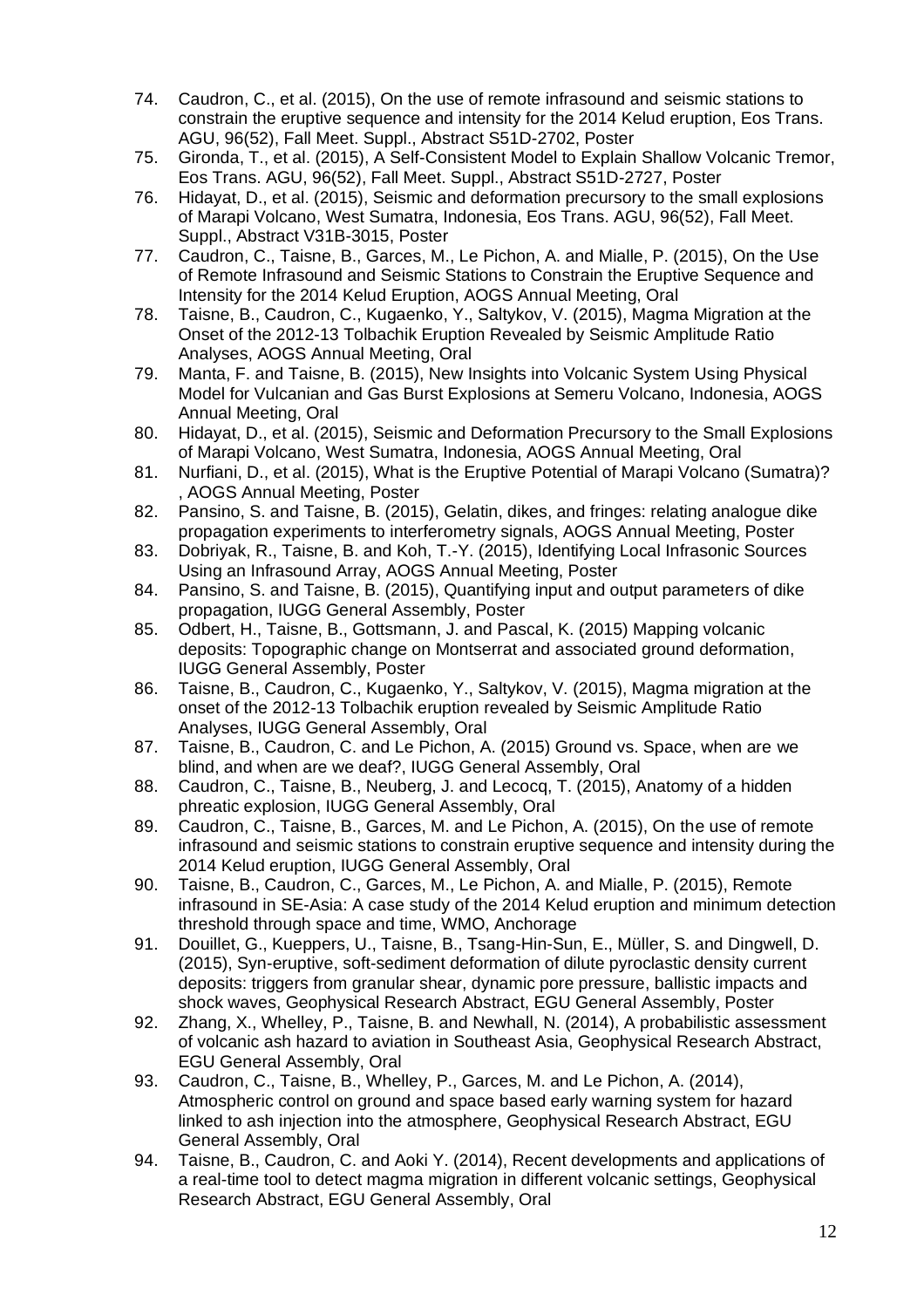- 95. Taisne, B., Caudron, C., Garces, M., Whelley, P. and Le Pichon, A. (2014), Significant Role of Satellite and Ground Based Data for Monitoring Active Volcanoes, Cities on Volcanoes 8, Yogyakarta, Indonesia, Oral
- 96. Taisne, B., Caudron, C., Garces, M., Whelley, P., Le Pichon, A. and Newhall C. (2014), Ground vs Space, when are we blind, and when are we deaf?, Infrasound Technology Workshop, Vienna, Austria, Oral
- 97. Caudron, C., Taisne, B., Garces, M. and Le Pichon, A. (2014) On the use of remote infrasound and seismic stations to constrain eruptive sequences, Infrasound Technology Workshop 2014, Vienna, Austria, Oral
- 98. Pham, K., Cordova, R., Rouby, C. and Taisne, B. (2014) An Energetic Study of a One-Dimensional Model of a Liquid-Filled Crack, Eos Trans. AGU, 95(52), Fall Meet. Suppl., Abstract V51B-4754, Poster
- 99. Girona, T., Costa, F. and Taisne, B. (2014) A new method to monitor water vapor cycles in active volcanoes, Eos Trans. AGU, 95(52), Fall Meet. Suppl., Abstract V41B-4810, Poster
- 100. Manta, F. and Taisne, B. (2014) New insights into volcanic system using physical model for vulcanian and gas burst explosions at Semeru Volcano, Indonesia., Eos Trans. AGU, 95(52), Fall Meet. Suppl., Abstract V51B-4749, Poster
- 101. Caudron, C., Taisne, B. and Garces, M. (2014) On the use of remote infrasound and seismic stations to constrain eruptive sequences, Eos Trans. AGU, 95(52), Fall Meet. Suppl., Abstract V33E-01, Oral
- 102. Taisne, B., Aoki, Y. and Caudron, C. (2014) Recent developments and applications of a real-time tool to detect magma migration in different volcanic settings and network, Eos Trans. AGU, 95(52), Fall Meet. Suppl., Abstract S22C-08, Oral
- 103. Tait, S., Taisne, B., Limare, A., Manga, M. and Pasquet, E. (2014) Dyke Propagation Through a Partially Submerged Volcanic Edifice, Eos Trans. AGU, 95(52), Fall Meet. Suppl., Abstract V51B-4742, Poster
- 104. Kerlow, I., Taisne, B., Switzer, A., Meltzner, A., Hubbard, J. and Sieh, K. (2014) Earth Girl 2: Learning and Perfecting Tsunami Preparedness with a Casual Strategy Game, Eos Trans. AGU, 95(52), Fall Meet. Suppl., Abstract NH11C-06, Oral
- 105. Taisne, B. and Aoki, Y. (2013) From seismic network optimization to real-time diagnosis of magma migration, Eos Trans. AGU, 94(52), Fall Meet. Suppl., Abstract V43B-2854, Poster
- 106. Tait, S., Taisne, B., Manga, M., Pasquet, E., Limare, A. and Bhat, H. (2013) Stress Field and Dike Propagation within a Partially Submerged Volcanic Edifice, Eos Trans. AGU, 94(52), Fall Meet. Suppl., Abstract V12C-08, Oral
- 107. Odbert, H., Taisne, B., Gottsmann, J. and Tait, S. (2013), Volcano Ground Deformation Caused by Surface Sediment Loading, IAVCEI Scientific Assembly, Oral
- 108. Taisne, B. (2013) Role of density contrast on magmatic architecture in the Earth's crust, IAVCEI Scientific Assembly, Oral
- 109. Odbert, H., Taisne, B. and Tait, S. (2013), Volcanic ground deformation due to surface loading of erupted material on Montserrat, Geophysical Research Abstract, EGU General Assembly, Poster
- 110. Taisne, B., Whelley, P., Le Pichon, A. and Newhall, C. (2012), On the use of an infrasonic array at Singapore for volcanoes monitoring, Geophysical Research Abstract, EGU General Assembly, Oral
- 111. Taisne, B. and Jaupart, C. (2012), Degassing of magma rising in a dyke, Eos Trans. AGU, 93(52), Fall Meet. Suppl., Abstract V23G-07, Oral
- 112. Roult, G., Peltier, A., Taisne, B., Staudacher, T., Ferrazzini, F. and Di Muro, A. (2012), The Piton de la Fournaise activity from 1985 to 2010. Search and analysis of shortterm precursors from the broad-band seismological RER station, Eos Trans. AGU, 93(52), Fall Meet. Suppl., Abstract V41A-2768, Poster
- 113. Taisne, B. (2012), Intrusion of Volatile-rich Magma at Shallow Depth, AOGS-AGU Meeting, Singapore, Abstract SE105-107-A035, Oral
- 114. Taisne, B., Odbert, H. and Tait, S. (2012), Ground Deformation Associated with Volcano Deposit Loading and Magma Compressibility, AOGS-AGU Meeting, Singapore, Abstract SE105-107-A025, Poster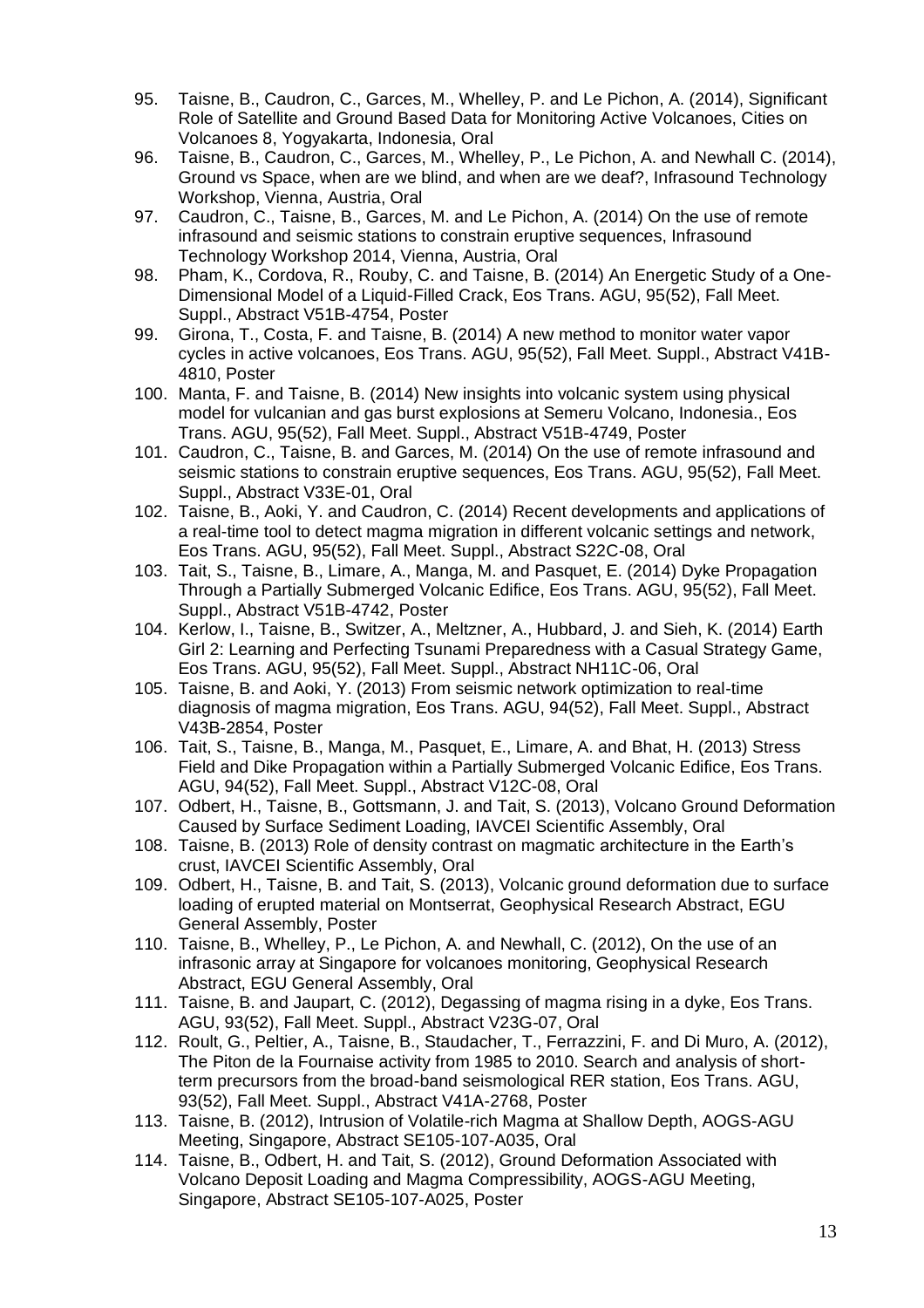- 115. Roult, G., Peltier, A., Taisne, B., Staudacher, T., Ferrazzini, F., Di Muro, A. and OVPF Team (2012), A new comprehensive classification of the Piton de la Fournaise activity spanning the 1985-2010 period. Search and analysis of short-term precursors from a broad-band seismological station, Geophysical Research Abstract, EGU General Assembly, Poster
- 116. Taisne, B., Brenguier, F., Nercessian, A., Beauducel, F., and Smith, P.J. (2011), Real time magma transport imaging and earthquake localization using seismic amplitude ratio analysis, Eos Trans. AGU, 92(52), Fall Meet. Suppl., Abstract V43F-02, Oral
- 117. Roult, G., Peltier, A., Staudacher, T., Taisne, B., Ferrazzini, V. and Di Muro, A. (2011), A new com- prehensive classification of the Piton de la Fournaise activity spanning the 1986-2011 period. Search and analysis of short-term precursors from a broad-band seismological station, Eos Trans. AGU, 92(52), Fall Meet. Suppl., Abstract V53E-2667, Poster
- 118. Brenguier, F., et al. (2011), Magma replenishment and volcanic unrest inferred from the analysis of VT micro-seismicity and seismic velocity changes at Piton de la Fournaise Volcano, Eos Trans. AGU, 92(52), Fall Meet. Suppl., Abstract V52B-03, Oral
- 119. Gibert, D., Lesparre, N., Marteau, J., Taisne, B., Nicollin, F. and Coutant, O. (2011), Muon tomography of the Soufri`ere of Guadeloupe (Lesser Antilles): Comparison with other geophysical imaging methods and assessment of volcanic risks, Eos Trans. AGU, 92(52), Fall Meet. Suppl., Abstract V53E-2665, Poster
- 120. Taisne, B. and Smith, P. J. (2011), What can seismic amplitude ratio analysis tell us about source locations at SHV, presented at 2011 Soufrière Hills Volcano 15 Years On Conference, MVO, Montserrat, W.I., 4-8 April 2011, Oral
- 121. Taisne, B., Christopher, T. and Stinton, A. J. (2011), Using geodetic and DOAS data to infer between shallow and deep processes, presented at 2011 Soufrière Hills Volcano 15 Years On Conference, MVO, Montserrat, W.I., 4-8 April 2011, Poster
- 122. Stewart, R. C., Christopher, T., Smith, P. J. and Taisne, B. (2011), VT Strings What ? Where ? Why ?, presented at 2011 Soufrière Hills Volcano 15 Years On Conference, MVO, Montserrat, W.I., 4-8 April 2011, Oral
- 123. Taisne, B., Brenguier, F., Shapiro, N. M., and Ferrazzini, V. (2010), Imaging the dynamics of dike propagation using seismic swarms at Piton de la Fournaise volcano, Eos Trans. AGU, 91(52), Fall Meet. Suppl., Abstract V51F-05, Oral
- 124. Bosshard, S., Hetényi, G., Taisne, B., Garel, F., Médard, E., and Mattsson, H.B. (2010), Why is columnar jointing not perfectly hexagonal?, Eos Trans. AGU, 91(52), Fall Meet. Suppl., Abstract NG43F-1442, Poster
- 125. Brenguier, F., Rivemale, E., Clarke, D. S., Taisne, B., Shapiro, N. M., Battaglia, J., Got, J.-L., Ferrazzini, V., and Tait, S. (2010), Recent results from the UnderVolc project : from the detection of long-term volcanic unrest processes to the imaging of dike propagation, Eos Trans. AGU, 91(52), Fall Meet. Suppl., Abstract V33C-2389, Poster
- 126. Rivemale, E., Brenguier, F., Ferrazzini, V., Battaglia, J., Got, J.-L., Kowalski, P., Nercessian, A., and Taisne, B. (2010), Processes of volcanic unrest inferred from 10 years of micro-seismicity at Piton de la Fournaise volcano, Eos Trans. AGU, 91(52), Fall Meet. Suppl., Abstract V32B-06, Oral
- 127. Taisne, B., Shapiro, N., Brenguier, F., Ferrazzini, V., Albino, F., and Pinel, V. (2010), Toward real-time monitoring of dyke propagation from shallow low-amplitude seismicity at Piton de la Fournaise volcano, Geophysical Research Abstract, EGU General Assembly, Oral
- 128. Hetényi, G., Garel, F., Médard, E., Taisne, B., Mattson, H. B., and Bosshard, S., (2010), Quantitative characterization of Columnar Joints, Geophysical Research Abstract, EGU General Assembly, Poster
- 129. Taisne, B. and Jaupart, C. (2009), Magma fragmentation within a propagating dike, Eos Trans. AGU, 90(52), Fall Meet. Suppl., Abstract V13B-2023, Poster
- 130. Jaupart, C. and Taisne, B. (2009), Density control on magma reservoir formation in the Earth's crust, Eos Trans. AGU, 90(52), Fall Meet. Suppl., Abstract V14A-07, Oral
- 131. Roult, G. C., Ferrazzini, V., Pillet, R., Peltier, A. and Taisne, B. (2009), Deformation of the Piton de la Fournaise volcano (La Réunion island) monitored by the horizontal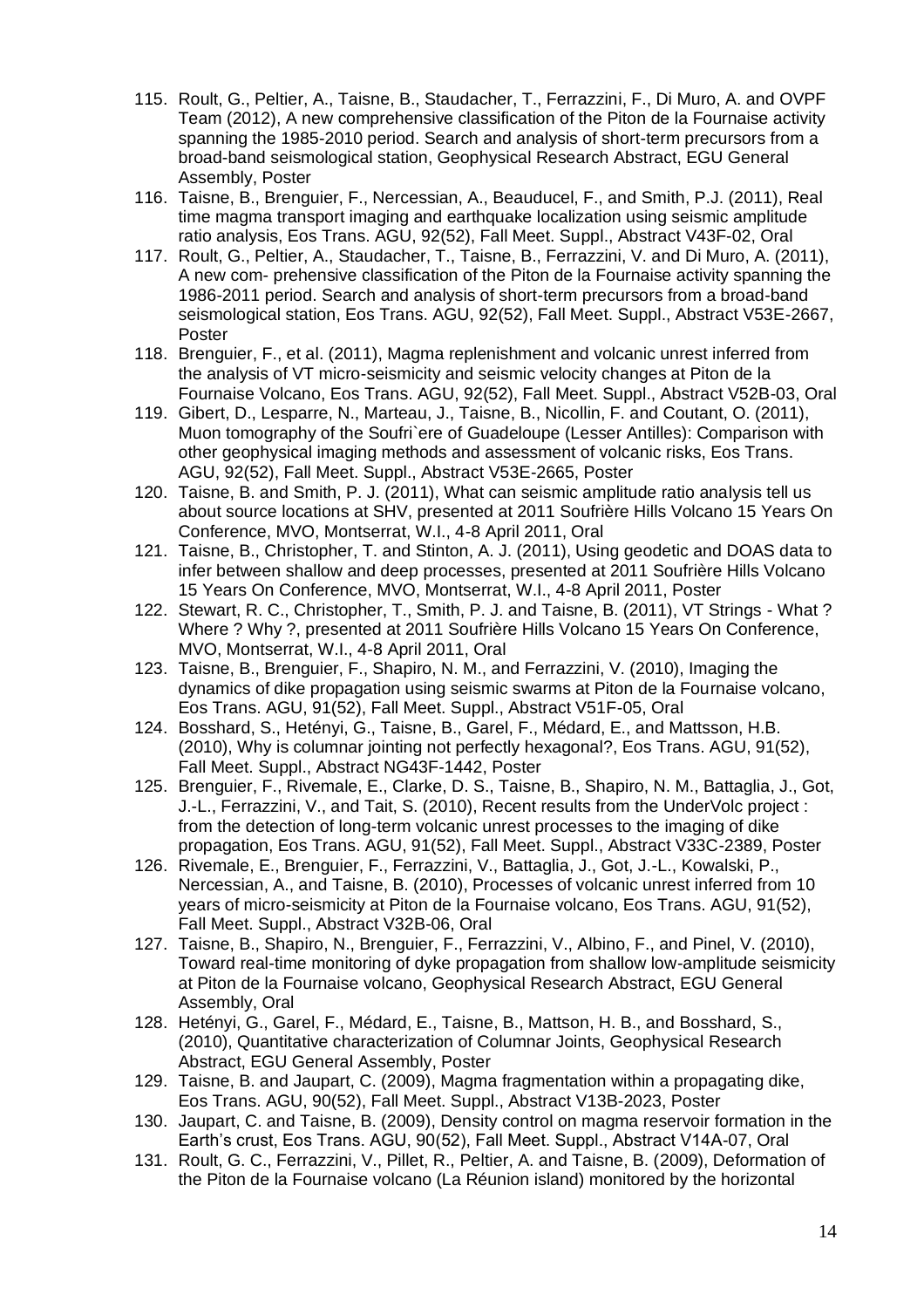components of the GEOSCOPE RER broad-band station, Eos Trans. AGU, 90(52), Fall Meet. Suppl., Abstract V23D-2129, Poster

- 132. Taisne, B., Tait S., and Jaupart, C. (2008), Conditions for the Arrest of Vertical Dyke Propagation, Eos Trans. AGU, 89(52), Fall Meet. Suppl., Abstract V44A-08, Oral
- 133. Jaupart, C. and Taisne, B. (2008), Magma Degassing and Intermittent Lava Dome Growth, Eos Trans. AGU, 89(52), Fall Meet. Suppl., Abstract V42A-01, Oral
- 134. Taisne, B. and Tait, S. (2008), Solidification effect on a propagating dike, IAVCEI Scientific Assembly, Reykjavík, Iceland, Oral
- 135. Taisne, B., Tait, S. and Ferrazzini, V. (2008), The effect of freezing on the dynamics of dyke propagation: Implications for pre-eruptive seismicity analysis, Workshop on volcanology, Institut de Physique du Globe de Paris and Earthquake Research Institute (Japan), La Réunion, Oral
- 136. Taisne, B., and Tait, S. (2007), Factors determining the propagation and arrest of magmatic fissures, Eos Trans. AGU, 88(52), Fall Meet. Suppl., Abstract V52B-04, Oral
- 137. Tait, S. and Taisne, B. (2007), The effect of freezing on the dynamics of dike propagation, Eos Trans. AGU, 88(52), Fall Meet. Suppl., Abstract H11B-0482, Poster
- 138. Taisne, B., Tait, S. and Craster, R. (2006), Experimental Study of the Propagation of a Hydraulic Fracture Containing a Constant Volume of Buoyant, Viscous Fluid, Eos Trans. AGU, 87(52), Fall Meet. Suppl., Abstract V11B-0571, Poster
- 139. Fargetton, T., Taisne, B. and Tait, S. (2006), Solidification Effect on an Upwardly Propagating Crack, Eos Trans. AGU, 87(52), Fall Meet. Suppl., Abstract V41C-1746, Poster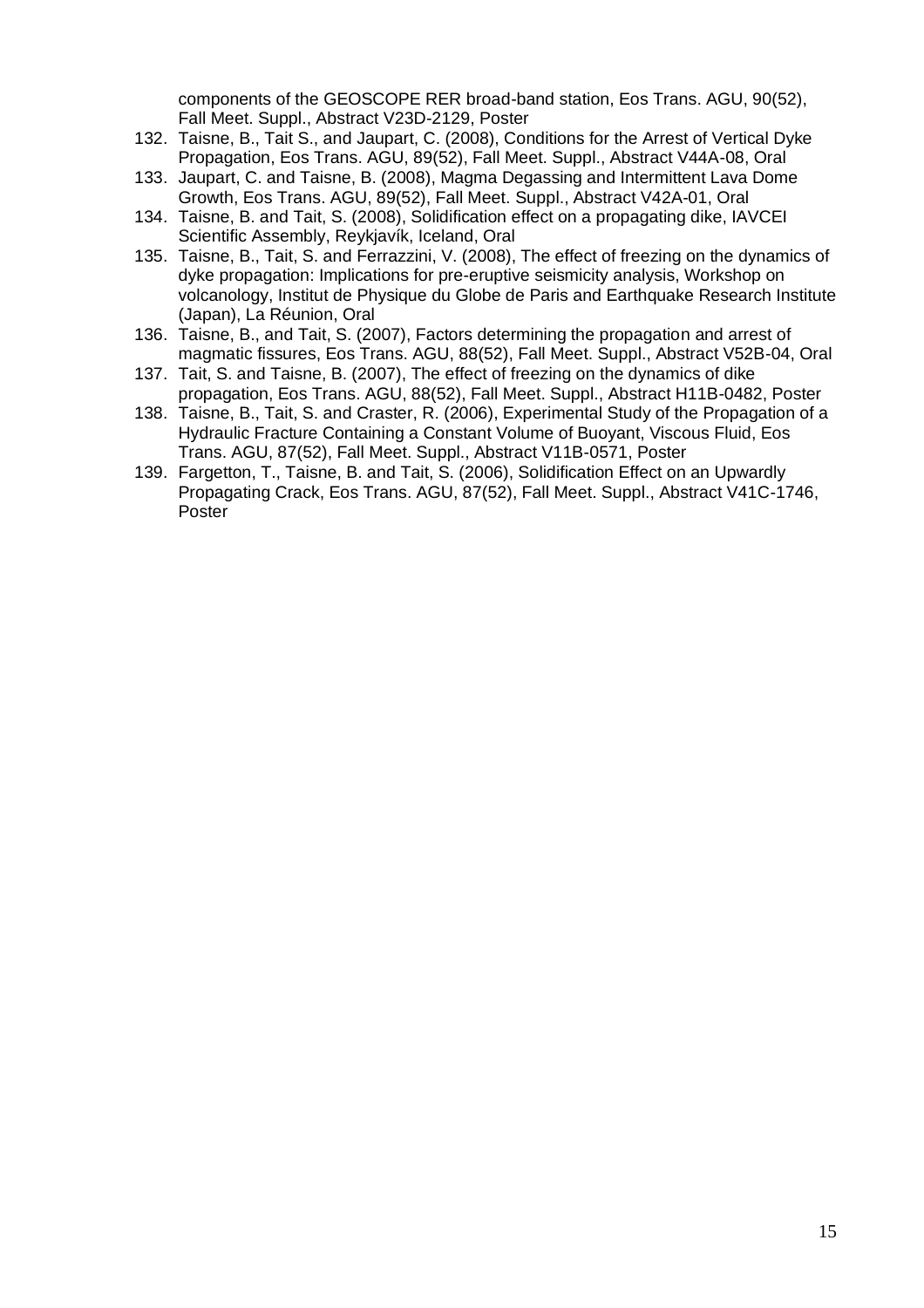### **TEACHING SUMMARY**

| <b>Course</b><br>Code | <b>Course Title</b>                                        | <b>Academic</b><br>Year | <b>Course</b><br>Level | <b>Type</b><br>(Lecture, Tutorial,<br>$etc.$ ) | <b>Semester</b>  |
|-----------------------|------------------------------------------------------------|-------------------------|------------------------|------------------------------------------------|------------------|
| ES1006                | Introduction to<br>field experience                        | $AY14 - AY20$           | UG                     | Field                                          | Sem 1            |
| ES2001                | Computational<br>Earth System<br>Science                   | $AY15 - AY20$           | <b>UG</b>              | Lecture and<br>Tutorial                        | Sem 1            |
| ES3004/7020           | Introduction to<br>Geophysics                              | $AY16 - AY20$           | UG/PG                  | Lecture and<br>Tutorial                        | Sem <sub>2</sub> |
| ES4904/7007           | Volcanology                                                | AY18 & AY20             | UG/PG                  | Lecture and<br><b>Tutorial</b>                 | Sem <sub>2</sub> |
| <b>TOPS-USP</b>       | <b>Travel Overseas</b><br>Programme for<br><b>Scholars</b> | AY20                    | UG                     | Field faculty<br>mentor                        | Sem <sub>2</sub> |

#### **Key Courses Taught (Current Year and Last 2 years)**

# **Courses Taught (since joining NTU)**

| <b>Course Code</b> | <b>Course Title</b>                                                    | <b>Academic</b><br>Year | <b>Course</b><br>Level |
|--------------------|------------------------------------------------------------------------|-------------------------|------------------------|
| ES7002             | <b>Research Skills in Earth System</b><br>Science                      | AY13                    | PG                     |
| ES1006             | Introduction to field experience                                       | AY14                    | UG                     |
| ES7002             | Research Skills in Earth System<br>Science                             | <b>AY14</b>             | PG                     |
| ES2001             | <b>Computational Earth System Science</b>                              | AY15                    | UG                     |
| ES7003             | <b>Communication Skills for Scientists</b>                             | AY15                    | $\overline{PG}$        |
| ES1006             | Introduction to field experience                                       | AY15                    | UG                     |
| ES2001             | <b>Computational Earth System Science</b>                              | AY16                    | UG                     |
| ES7003             | <b>Communication Skills for Scientists</b>                             | AY16                    | PG                     |
| ES3004/ES7020      | Introduction to Geophysics                                             | AY16                    | UG/PG                  |
| <b>ES7007</b>      | Volcanology                                                            | AY16                    | PG                     |
| ES1006             | Introduction to field experience                                       | AY16                    | UG                     |
| ES2001             | <b>Computational Earth System Science</b>                              | <b>AY17</b>             | <b>UG</b>              |
| ES3004/ES7020      | Introduction to Geophysics                                             | <b>AY17</b>             | UG/PG                  |
| ES1006             | Introduction to field experience                                       | <b>AY17</b>             | UG                     |
| ES2001             | <b>Computational Earth System Science</b>                              | AY18                    | UG                     |
| ES3004/ES7020      | Introduction to Geophysics                                             | AY18                    | UG/PG                  |
| <b>ES7007</b>      | Volcanology                                                            | AY18                    | PG                     |
| ES1006             | Introduction to field experience                                       | AY18                    | UG                     |
| ES2001             | <b>Computational Earth System Science</b>                              | AY19                    | <b>UG</b>              |
| ES3004/ES7020      | Introduction to Geophysics                                             | AY19                    | UG/PG                  |
| ES1006             | Introduction to field experience                                       | AY19                    | UG                     |
| ES2001             | <b>Computational Earth System Science</b>                              | AY20                    | UG                     |
| ES3004/ES7020      | Introduction to Geophysics                                             | AY20                    | UG/PG                  |
| ES7007             | Volcanology                                                            | AY20                    | UG/PG                  |
| ES1006             | Introduction to field experience                                       | AY20                    | UG                     |
| <b>TOPS-USP</b>    | Join the Travel Overseas Programme for<br>Scholars as a faculty mentor | AY20                    | UG                     |

UG: Undergraduate course level

PG: Postgraduate course level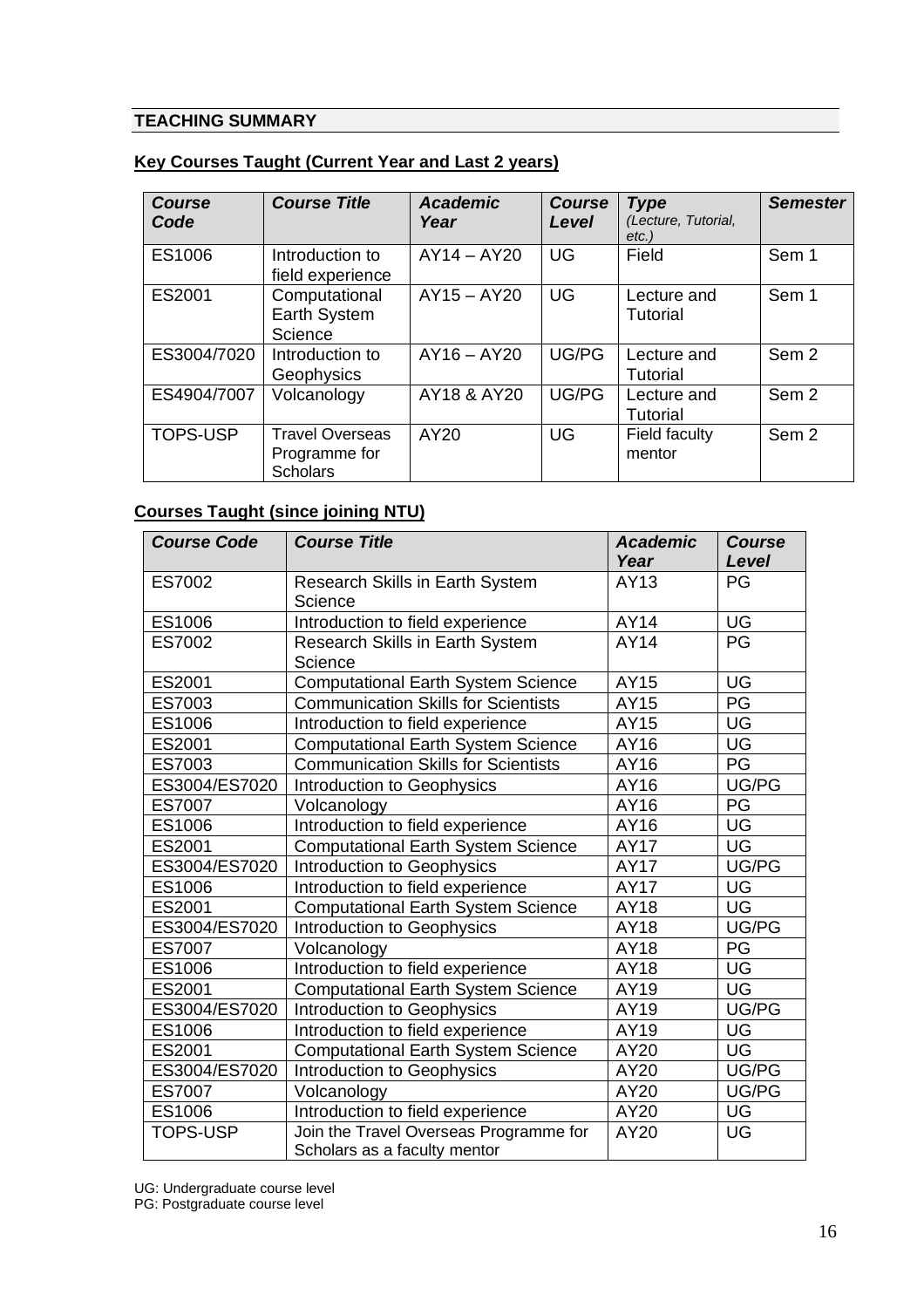# **Academic Supervision and Mentoring**

## **PhD students**

| No.            | <b>PhD Student</b>      | <b>Period</b>    | <b>Role</b>        | <b>Thesis/Project</b><br><b>Title</b>                                                                                              | <b>Current</b><br><b>Status</b>                      |
|----------------|-------------------------|------------------|--------------------|------------------------------------------------------------------------------------------------------------------------------------|------------------------------------------------------|
| <b>Current</b> |                         |                  |                    |                                                                                                                                    |                                                      |
| 1              | Dini Nurfiani           | 2016 - present   | Co-supervisor      | Combining petrology<br>and seismology to<br>constrain magma<br>storage conditions<br>beneath Marapi<br>volcano                     | QE passed                                            |
| 2              | Yang Juntao             | 2017 - present   | Co-supervisor      | Bayesian inversion<br>for models in<br>turbulence and fluid<br>mechanics                                                           | QE passed                                            |
| 3              | Charlotte<br>Barrington | 2018 - present   | Co-supervisor      | Using volcanic gases<br>to understand<br>persistently<br>degassing volcanoes                                                       | QE passed                                            |
| $\overline{4}$ | Vanesa<br><b>Burgos</b> | $2019 - present$ | Co-supervisor      | Application of<br>volcanic analogues<br>for short- and long-<br>term hazard<br>assessment at long-<br>dormant volcanoes            | QE passed                                            |
| 5              | Luo Yizhou              | $2019 - present$ | Sole<br>Supervisor | Investigating<br>monitoring network<br>and technic bias in<br>our ability to forecast<br>eruptions                                 | QE passed                                            |
| 6              | Andika Bayu<br>Aji      | $2020 - present$ | Sole<br>Supervisor | Comprehensive<br>analysis of a recent<br>eruptive event in<br>Indonesia                                                            | Pre-QE                                               |
|                | <b>Graduated</b>        |                  |                    |                                                                                                                                    |                                                      |
| 1              | Stephen<br>Pansino      | 2014 - 2019      | Main<br>Supervisor | An Experimental<br>Approach to Dike<br>Propagation: The<br><b>Effects of Stress,</b><br>Solidification and<br><b>Internal Flow</b> | Research<br>Fellow at<br>Durham<br>University,<br>UK |
| 2              | Fabio Manta             | 2014 - 2019      | Sole<br>Supervisor | Multivariate<br>Approaches To Infer<br><b>Volcanic System</b><br>Parameters, Timing,<br>and Size Of Explosive<br><b>Eruptions</b>  | Research<br>Fellow at<br>IPGP, FR                    |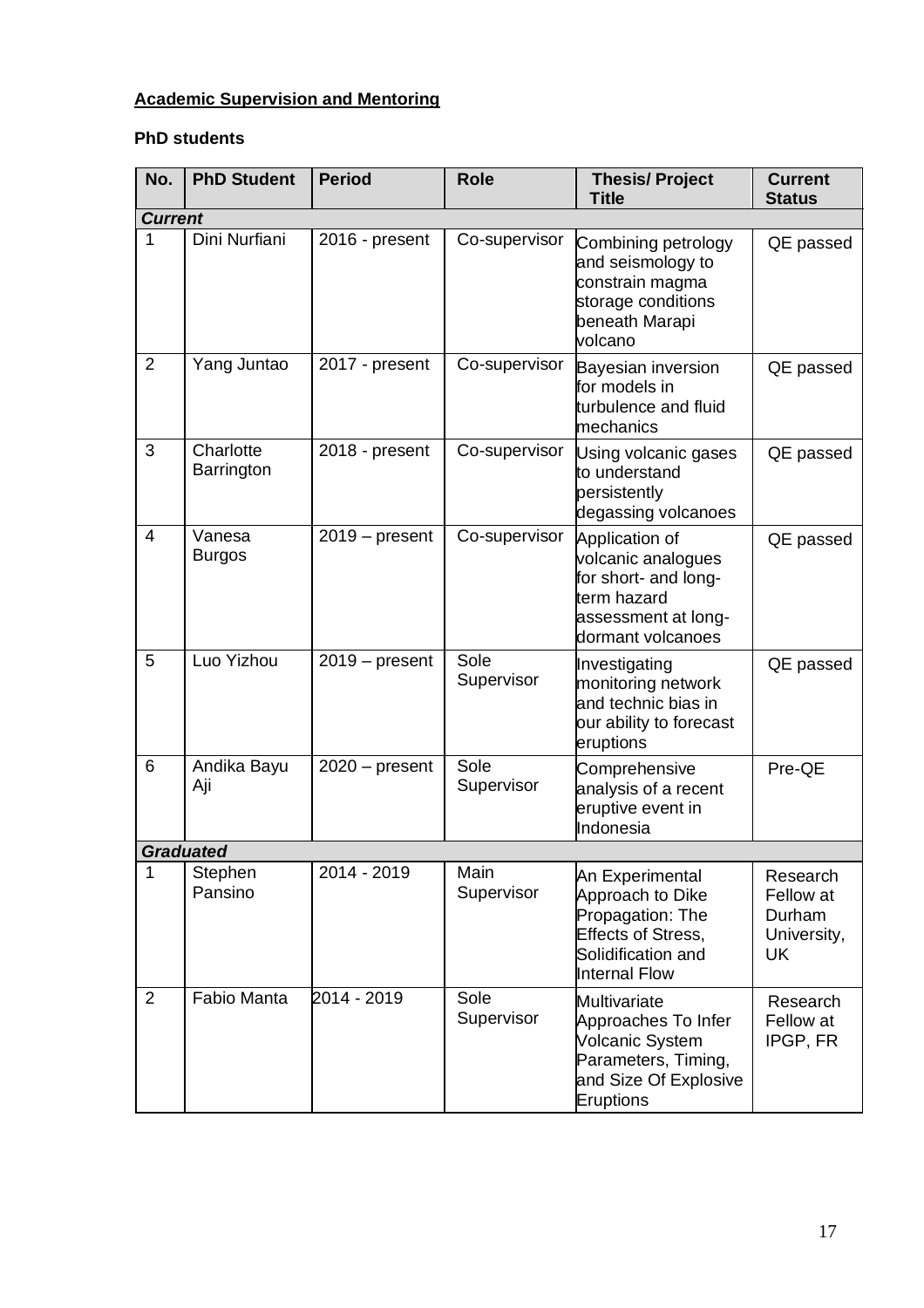#### **Undergraduate Students Supervised**

| No. Graduated<br>(Since joining NTU) |     |           |              |                            |             |     | <b>No. Currently Supervising</b> |              |                            |
|--------------------------------------|-----|-----------|--------------|----------------------------|-------------|-----|----------------------------------|--------------|----------------------------|
| CN-<br>Yang                          | M&T | $(O)$ FYP | <b>URECA</b> | <b>Research</b><br>project | CN-<br>Yang | M&T | (O)FYP                           | <b>URECA</b> | <b>Research</b><br>project |
| 8                                    | 3   | 2         |              |                            |             |     |                                  |              |                            |

*CN-Yang refer to CN-Yang students doing semester long research project*

*M&T refer to group of students doing a Making & Tinkering project*

*(O)FYP refer to students doing local or Oversea Final Year Project for which I am the NTU mentor URECA refer to students joining the Undergraduate Research Experience on CAmpus program Research project refer to summer project from students from other school of ASE module for research experience.*

### **Post-doctoral fellows**

| No.            | Post-doc<br><b>Fellow</b>       | <b>Appointment</b>     | <b>Period</b>       | <b>Thesis/ Project Title</b>                                                                           | <b>Current</b><br><b>Status</b>                                                                                            |
|----------------|---------------------------------|------------------------|---------------------|--------------------------------------------------------------------------------------------------------|----------------------------------------------------------------------------------------------------------------------------|
|                | In employment                   |                        |                     |                                                                                                        |                                                                                                                            |
| $\mathbf{1}$   | Dr. Dorianne<br><b>Tailpied</b> | <b>Research Fellow</b> | $2017 -$<br>present | Remote eruption<br>detectability using<br>infrasound                                                   |                                                                                                                            |
| $\overline{2}$ | Dr. Adel<br>Emadzadeh           | <b>Research Fellow</b> | $2017 -$<br>present | Flow and strain within<br>and around migrating<br>magma, analogue<br>approaches                        |                                                                                                                            |
|                | <b>Left service</b>             |                        |                     |                                                                                                        |                                                                                                                            |
| $\mathbf{1}$   | Dr. Stephen<br>Pansino          | <b>Research Fellow</b> | $2019 -$<br>2020    | Experimental approach<br>to feeder/non-feeder<br>dykes                                                 | Research<br>Fellow at<br>Durham<br>Univ., UK                                                                               |
| $\overline{2}$ | Dr. Lauriane<br>Chardot         | <b>Research Fellow</b> | $2016 -$<br>2019    | Forecasting eruptive<br>activity based on<br>accelerating seismicity<br>at the Laboratory<br>volcanoes | Responsible<br>of scientific<br>communicati<br>on at the<br>Communicat<br>ion and<br>Engagement<br>office of<br><b>EOS</b> |
| 3              | Dr. Corentin<br>Caudron         | <b>Research Fellow</b> | $2015 -$<br>2016    | Remote ground based<br>geological monitoring<br>tools                                                  | Assistant<br>Professor at<br>IRD, France.                                                                                  |
| $\overline{4}$ | Dr. Patrick<br>Whelley          | <b>Research Fellow</b> | $2013 -$<br>2014    | What is the decadal<br>probability of getting<br>volcanic ash in<br>Singapore's airspace?              | Research<br>scientist at<br>university<br>Maryland,<br>affiliated to<br><b>NASA</b>                                        |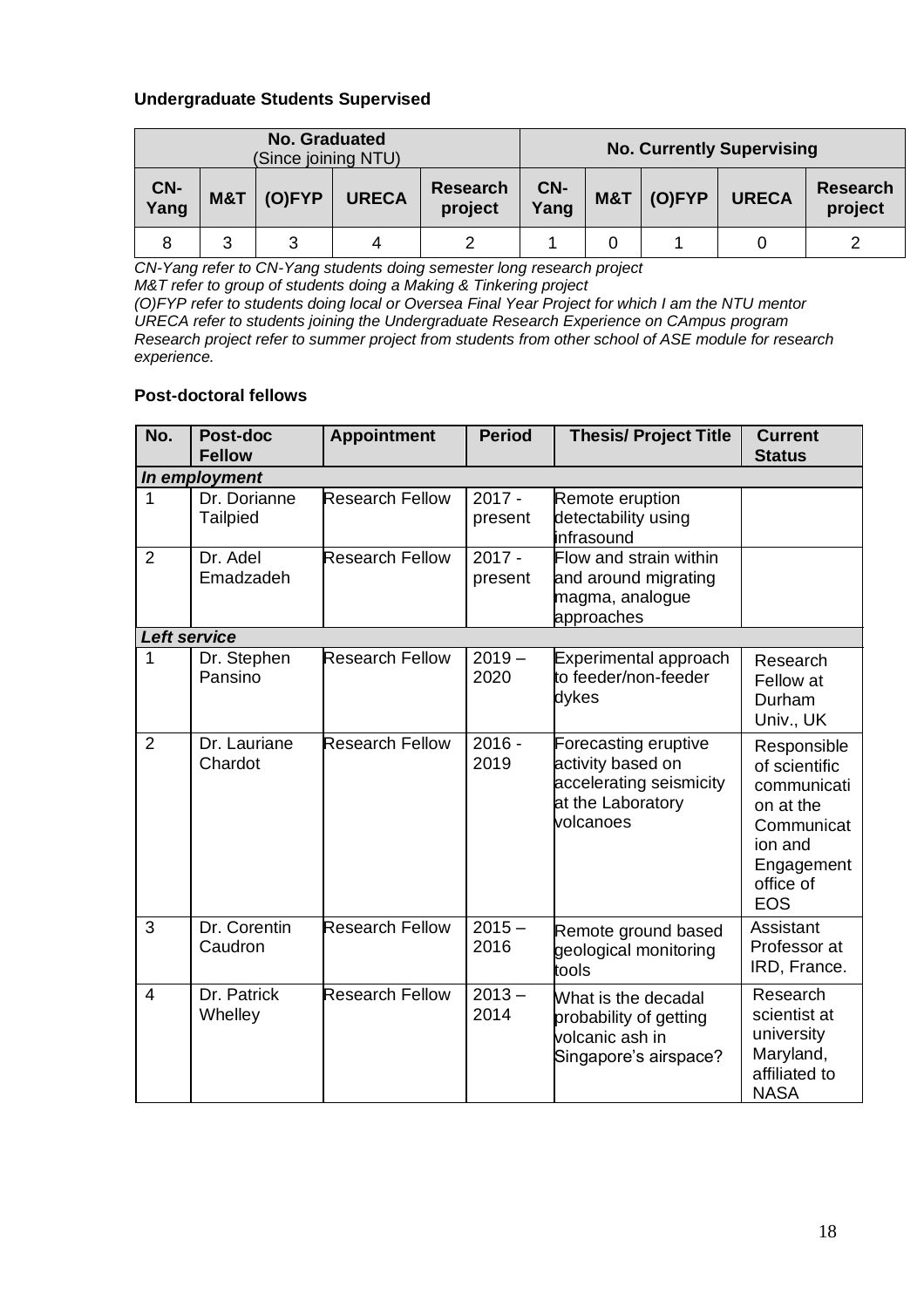# **Teaching Awards / Recognition**

| Year                                       | <b>Teaching Award / Recognition</b>                                                                                                                                                                                   |  |
|--------------------------------------------|-----------------------------------------------------------------------------------------------------------------------------------------------------------------------------------------------------------------------|--|
| received                                   |                                                                                                                                                                                                                       |  |
| 2019                                       | Nanyang Education Award 2018 (school award)                                                                                                                                                                           |  |
| Award won by students under my supervision |                                                                                                                                                                                                                       |  |
| 2018                                       | Mentored group of undergraduate students won Best Project for the Making                                                                                                                                              |  |
|                                            | & Tinkering for their work on optimizing the use of drone by coupling them<br>with weather balloon (battery efficient and increase usable flight time)                                                                |  |
| 2017                                       | Mentored undergrad student, Darren Tan Pei Kun, received the CN Yang<br>Residential Mentor Award for Research for his work on assessing potential<br>of open CCTV data to detect deformation at associated volcanoes. |  |
| 2016                                       | Mentored undergrad student, Pei Shan Ang, received the CN Yang<br>Residential Mentor Award for Research for her work on infrasound<br>deployment in Singapore to assess local sources.                                |  |

## **SERVICE SUMMARY**

# **School**

| <b>Period of</b><br>appointment | <b>Role</b>                                                                                                                                                                                                                      |
|---------------------------------|----------------------------------------------------------------------------------------------------------------------------------------------------------------------------------------------------------------------------------|
| $2020$ – present                | Associate Chair (Research)                                                                                                                                                                                                       |
| $2017 - 2020$                   | Assistant Chair of Graduate Education. For which I'm taking an active<br>role in our graduate student enrolment and wellbeing. In charge of the<br>Teaching Assistant duty assignment for the Asian School of the<br>Environment |
| $2017 - present$                | <b>Safety Committee Member</b>                                                                                                                                                                                                   |
| $2013 - present$                | Chair of the visiting professor program of the Earth Observatory of<br>Singapore that aims to favour/strengthen collaboration with other<br>international leading institutes                                                     |
| $2013 - 2017$                   | In charge of the Teaching Assistant duty assignment for the Asian<br>School of the Environment                                                                                                                                   |
| $2012$ – present                | Participation to several guided tour of EOS and ASE for VIPs                                                                                                                                                                     |
| $2013 - 2015$                   | Co-organizer of EOS/ASE seminars                                                                                                                                                                                                 |
| February 2016                   | Internal examiner for Annie Elizabeth Grace Winson's PhD:<br>"Multiparametric Quantification of Volcanic Hazards for Eruption<br>Forecasting and Communication"                                                                  |
| January 2017                    | Internal examiner for Shawn Sim's PhD: "Run-Up Related to Onshore<br>Tsunami Flows"                                                                                                                                              |

# **University**

| <b>Period of</b><br>appointment | <b>Role</b>                                                      |
|---------------------------------|------------------------------------------------------------------|
| $2019 - present$                | Member of the Graduate Education and Lifelong Learning Committee |
| $2020$ – present                | Member of the Graduate College Executive Committee               |
| $2020 - present$                | Member of the Research Integrity Committee                       |
| $2020 - present$                | NTUitive Fellow representative for ASE                           |

# **Academic Community**

| Period of<br>appointment | <b>Role</b>                                              |
|--------------------------|----------------------------------------------------------|
| 2012 - present           | Organize regular sessions for AOGS, AGU and EGU meetings |
| 2015 - 2019              | Associate Editor of Earth, Planets and Space (IF: 2.736) |